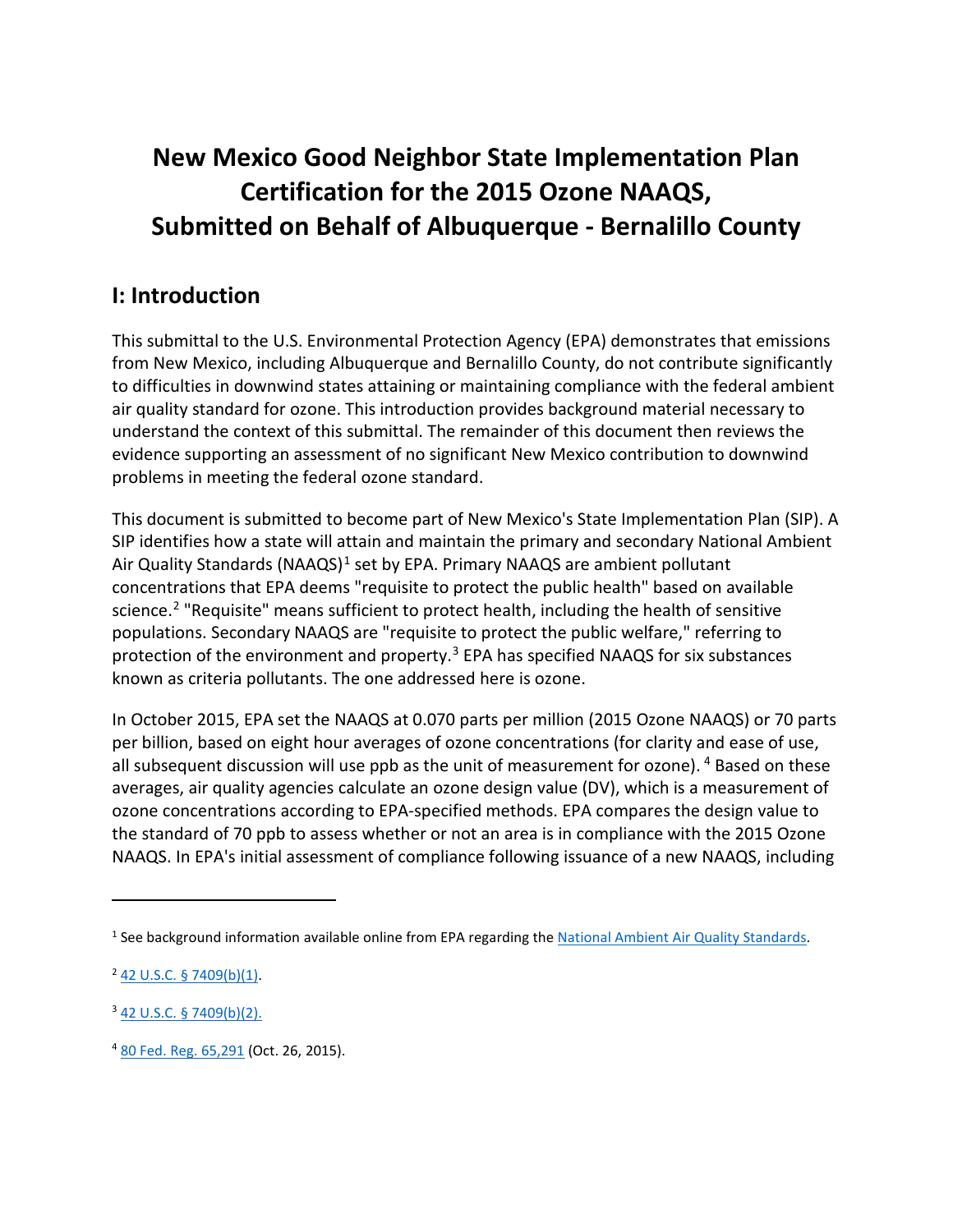<span id="page-1-5"></span>the 2015 Ozone NAAQS, areas that do not meet the standard would be designated as nonattainment and would be required to develop SIPs with control measures to improve air quality. The EPA completed area designations for the 2015 Ozone NAAQS on August 3, 2018, through a separate state submittal and regulatory action.<sup>[5](#page-1-0)</sup> EPA has determined that Albuquerque - Bernalillo County is in attainment with the 2015 Ozone NAAQS.

A SIP for implementing a NAAQS contains regulations, source-specific requirements, nonregulatory items such as plans and inventories, and in some cases additional requirements to satisfy regulations promulgated by EPA for attaining and maintaining the NAAQS. SIPs have been a Clean Air Act requirement since 1970. EPA approved the initial SIPs for states on May 31, 1972.<sup>[6](#page-1-1)</sup> Once a state has an EPA-approved SiP, it may revise its SIP with EPA approval, as necessary.[7](#page-1-2)

Sections 110(a)(1) and 110(a)(2) of the federal Clean Air Act (CAA)<sup>[8](#page-1-3)</sup> require states to submit to EPA, as a component of their SIPs, an "infrastructure SIP" document that provides for the implementation, maintenance and enforcement of new or revised NAAQS, including any new legally enforceable mechanisms that may be necessary. If the existing state regulatory framework and resources are already sufficient without the need for new legally enforceable mechanisms, the state may instead submit an infrastructure SIP "certification."

In 2018, the New Mexico Environment Department (NMED) and the City of Albuquerque Environmental Health Department (EHD) submitted an infrastructure SIP certification, which EPA approved on September 18, 201[9](#page-1-4) for the 2015 Ozone NAAQS.<sup>9</sup> However, that SIP certification did not address two requirements of section 110(a)(2)(D)(i)(I). These requirements, referred to collectively as the "Good Neighbor" or "interstate transport" provision of the CAA,

 $\overline{a}$ 

<span id="page-1-0"></span> $5$  ( $83$  Fed. Reg. 25776, June 4, 2018) (designations of attainment and nonattainment effective August 3, 2018). For a complete, detailed explanation of the standard, calculation methods used to determine compliance, and the designation process, see EPA's [2015 Ozone NAAQS](https://www.epa.gov/ground-level-ozone-pollution/2015-national-ambient-air-quality-standards-naaqs-ozone) website.

<span id="page-1-1"></span><sup>6</sup> 37 Fed. Reg. 10,842 (not available online; the electronic version of the Federal Register only covers editions published since 1994).

<span id="page-1-2"></span><sup>7</sup> The federally enforceable SIP for New Mexico, including Albuquerque - Bernalillo County, is compiled i[n 40 CFR](https://www.ecfr.gov/cgi-bin/text-idx?SID=a23c0745455bf57c0b83cbe4a8496d4f&mc=true&node=sp40.4.52.gg&rgn=div6)  [Part 52 Subpart GG.](https://www.ecfr.gov/cgi-bin/text-idx?SID=a23c0745455bf57c0b83cbe4a8496d4f&mc=true&node=sp40.4.52.gg&rgn=div6)

<span id="page-1-3"></span> $8$  [42 U.S.C. § 7410\(a\)\(1\) and \(2\).](https://uscode.house.gov/view.xhtml?req=granuleid:USC-prelim-title42-section7410&num=0&edition=prelim)

<span id="page-1-4"></span><sup>&</sup>lt;sup>9</sup> [84 Fed. Reg. 49,057](https://www.federalregister.gov/documents/2019/09/18/2019-19500/air-plan-approval-new-mexico-infrastructure-for-the-2015-ozone-national-ambient-air-quality) (Sept. 18, 2019).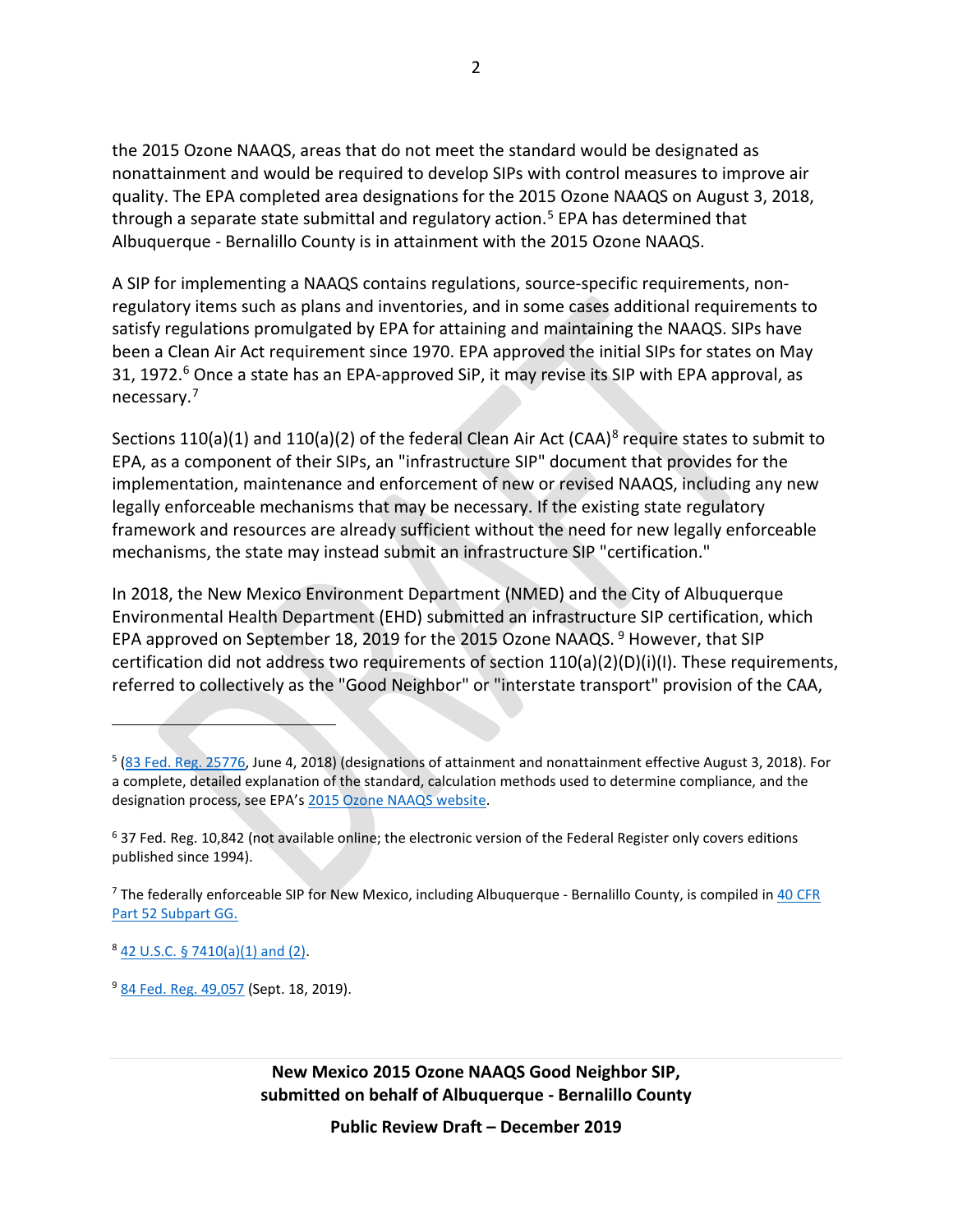require a SIP to demonstrate that an upwind state will not cause problems in downwind states attaining or maintaining a NAAQS. This document is a Good Neighbor SIP certification that addresses these requirements, in regard to the revised 8-hour Ozone (ozone) NAAQS promulgated by EPA in October 2015.

This Good Neighbor SIP certification, in combination with the document submitted by NMED, fulfills New Mexico's obligation to address the Good Neighbor provision. It demonstrates that New Mexico does not significantly contribute to nonattainment or interfere with maintenance of the 2015 Ozone NAAQS in any other state. These elements, referred to as prong 1 (significantly contributing to nonattainment) and prong 2 (interfering with maintenance) of the Good Neighbor provisions, respectively, must be evaluated independently when assessing downwind air quality problems.<sup>[10](#page-2-0)</sup>

Because the City of Albuquerque and Bernalillo County is a separate jurisdiction from the rest of New Mexico for air quality regulatory purposes, NMED and EHD are responsible for separate submittals to EPA for the 2015 Ozone NAAQS Good Neighbor requirements. While these are separate submittals, NMED and EHD worked together and applied a common analytical framework to address the compliance of the entire state with the Good Neighbor provision.

Legislative authority for New Mexico's air quality program is codified in [Chapter 74](https://laws.nmonesource.com/w/nmos/Chapter-74-NMSA-1978#!fragment//BQCwhgziBcwMYgK4DsDWszIQewE4BUBTADwBdoByCgSgBpltTCIBFRQ3AT0otojlzYANkIDCSNNACEyPoTC4EbDtypyFCAMp5SAIW4AlAKIAZIwDUAggDlRR2qTAAjaKWxxq1IA) (Environmental Improvement) of the New Mexico Statutes Annotated 1978 (NMSA 1978), which gives the State Environmental Improvement Board and NMED the authority to implement the CAA in New Mexico. Legislative authority for the Albuquerque - Bernalillo County Air Quality Control Board and the City of Albuquerque Environmental Health Department (EHD) is codified i[n NMSA 1978](https://laws.nmonesource.com/w/nmos/Chapter-74-NMSA-1978#!fragment/zoupio-_Toc24554266/BQCwhgziBcwMYgK4DsDWszIQewE4BUBTADwBdoAvbRABwEtsBaAfX2zgCYAWAVh644A2QQEoANMmylCEAIqJCuAJ7QA5KrERCYXAnmKV6zdt0gAynlIAhFQCUAogBl7ANQCCAOQDC9saTAARtCk7CIiQA) §§ 74-2-1 to 74-2-17 and in local ordinances, [Revised Ordinances of the City of Albuquerque](http://library.amlegal.com/nxt/gateway.dll/New%20Mexico/albuqwin/cityofalbuquerquenewmexicocodeofordinanc?f=templates$fn=default.htm$3.0$vid=amlegal:albuquerque_nm_mc) §§ 9-5-1-1 to 9-5-1-99, and [Bernalillo County](https://library.municode.com/nm/bernalillo_county/codes/code_of_ordinances?nodeId=BECOCO_CH30EN_ARTIIAIPO)  [Ordinances,](https://library.municode.com/nm/bernalillo_county/codes/code_of_ordinances?nodeId=BECOCO_CH30EN_ARTIIAIPO) Article II, §§ 30-31 to 30-47. The detailed air quality requirements for Albuquerque - Bernalillo County and the rest of the state may be found in the New Mexico Administrative Code (NMAC), specifically Title 20[, Chapter 2](http://164.64.110.134/nmac/T20C002) - Air Quality (Statewide) and [Chapter 11](http://164.64.110.134/nmac/T20C011) -Albuquerque -Bernalillo County Air Quality Control Board (Albuquerque and Bernalillo County). These statutes and regulations are part of the approved New Mexico SIP and cited in [40 CFR](https://www.ecfr.gov/cgi-bin/text-idx?SID=efc7707d44f4cef71b24636d4d350b77&mc=true&node=se40.4.52_11620&rgn=div8)  [Part 52.1620\(c\).](https://www.ecfr.gov/cgi-bin/text-idx?SID=efc7707d44f4cef71b24636d4d350b77&mc=true&node=se40.4.52_11620&rgn=div8)

This SIP certification document relies upon EPA memoranda and supporting materials, including photochemical modeling of nationwide ozone transport.<sup>[11](#page-2-1)</sup> They include EPA memoranda issued

 $\overline{a}$ 

**New Mexico 2015 Ozone NAAQS Good Neighbor SIP, submitted on behalf of Albuquerque - Bernalillo County**

<span id="page-2-0"></span><sup>10</sup> *North Carolina v. EPA*, 531 F.3d 896, 909-911, 2008.

<span id="page-2-1"></span><sup>11</sup> Available [online from EPA.](https://www.epa.gov/airmarkets/memo-and-supplemental-information-regarding-interstate-transport-sips-2015-ozone-naaqs)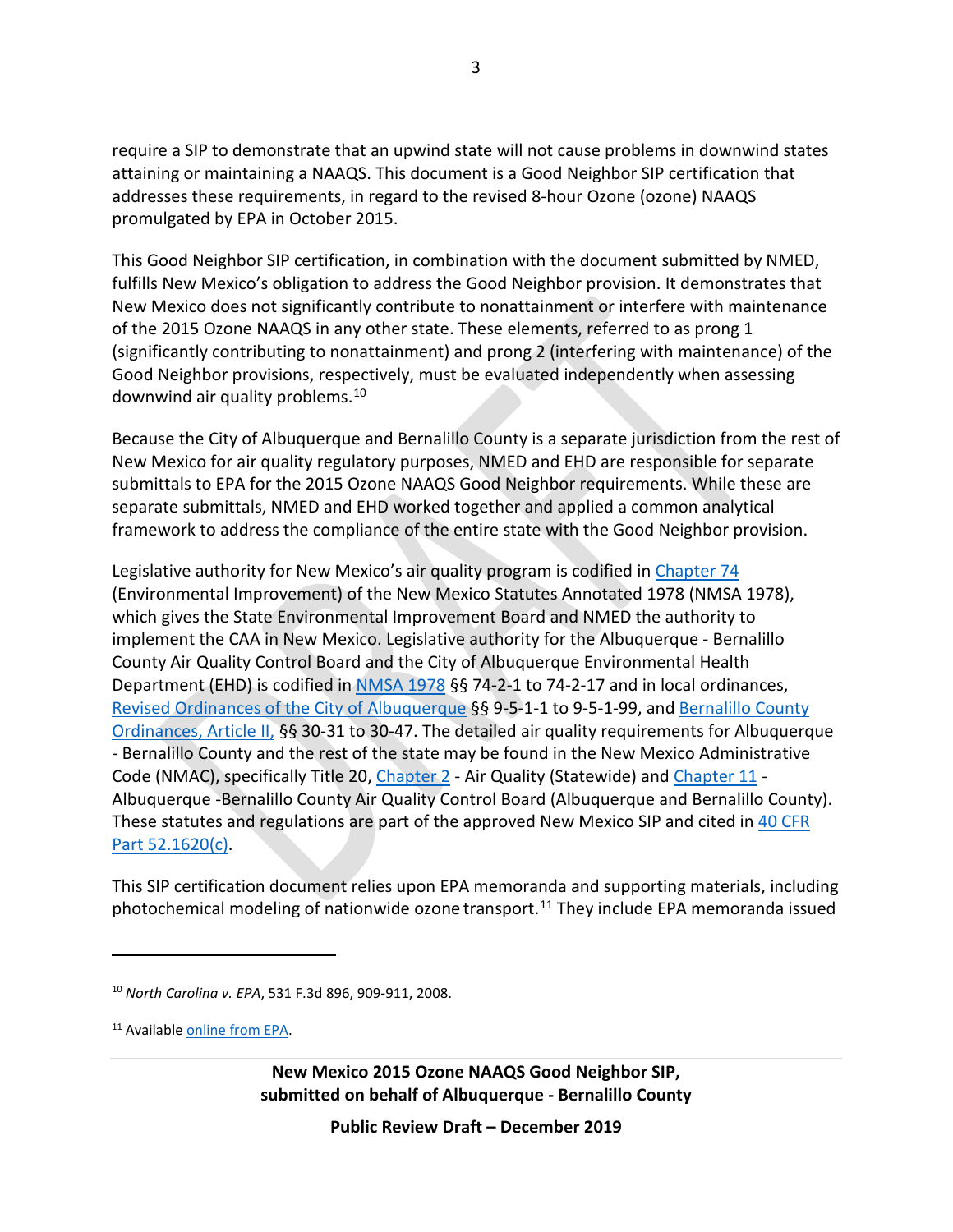on March 27, 2018, August 31, 2018, and October 19, 2018, as well as supplemental information that describes in detail how photochemical modeling accounted for emissions of ozone precursors, changes in those emissions over time, ozone formation based on seasonal variability in meteorology, and the presence of existing and future legally enforceable emission control measures. Unless otherwise noted, this EPA documentation is the basis for the analytical framework and data presented below in tables, charts, and discussion of New Mexico's Good Neighbor obligations under section  $110(a)(2)(D)(i)(I)$  of the CAA.

#### *Summary of the evidence*

This SIP certification presents three major lines of evidence, collectively referred to by EPA as a "weight of evidence demonstration," which together show that New Mexico does not contribute to downwind attainment or maintenance issues regarding the 2015 Ozone NAAQS. The evidence addresses two ambient air quality monitor sites located near Denver, Colorado - for purposes of the Good Neighbor provision, EPA refers to such sites as "receptors." This document will use the same terminology. EPA computer modeling revealed that these two Colorado receptors were the only locations in the United States where New Mexico emissions might potentially contribute to future issues meeting the NAAQS in a downwind state.

EPA photochemical modeling shows that New Mexico contributes approximately 1% of the 2015 Ozone NAAQS at two receptors in the Denver/Front Range area. NMED and EHD determined that these New Mexico emissions do not make a significant contribution , for the following reasons.

1) EPA modeling indicates that emissions from all upwind states combined at the two receptors are heavily outweighed by Colorado contributions.

2) Modeling and meteorological data from EPA and the state of Colorado indicate that topography and airflow in the Denver/Front Range area are important factors contributing to local ozone formation.

3) Ozone concentrations and ozone precursor emissions data over the last decade or more for Colorado and upwind contributing states do not exhibit an increasing trend that would raise concerns about ozone Good Neighbor compliance.

A detailed discussion of this evidence follows.

**New Mexico 2015 Ozone NAAQS Good Neighbor SIP, submitted on behalf of Albuquerque - Bernalillo County**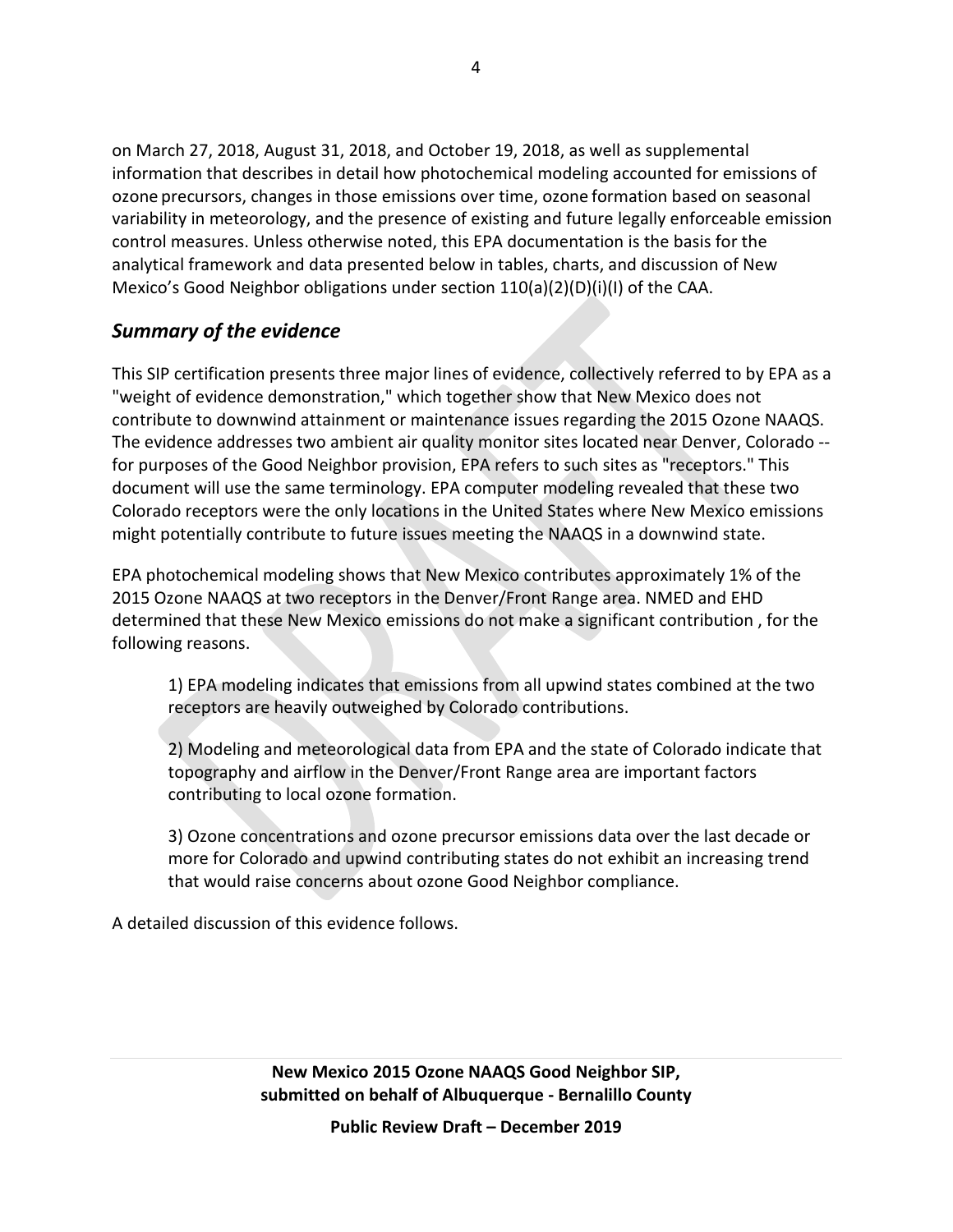### **II: EPA's Analytical Framework for Ozone Transport**

Through previous rulemakings, including the Cross State Air Pollution Rule (CSAPR)<sup>[12](#page-4-0)</sup> for the 1997 Ozone NAAQS<sup>[13](#page-4-1)</sup> and the CSAPR Update for the 2008 Ozone NAAQS,<sup>[14](#page-4-2)</sup> EPA worked with states to develop the following four-step framework to address the requirements of the Good Neighbor provision for the Ozone NAAQS: [15](#page-4-3)

1) identify potential downwind air quality problems at receptors ;

2) identify upwind states that contribute significantly to nonattainment or interference with maintenance at receptors;

3) identify emissions reductions needed to prevent significant contributions to nonattainment or interference with maintenance at receptors; and

4) adopt permanent and enforceable emission reductions.

National modeling conducted by EPA may be used to assist states in developing Good Neighbor SIPs by providing data to address steps 1 and 2 to identify each state's Good Neighbor obligation. On March 27, 2018 EPA provided such assistance for the 2015 Ozone NAAQS, via modeling data and a guidance memorandum for use in preparing Good Neighbor SIP

 $\overline{a}$ 

<span id="page-4-0"></span> $12$  See background information about CSAPR and its successor, the CSAPR Update rule, is available online from EPA. Note that the CSAPR rule applies to eastern states (as defined by EPA). It does not apply in the west and does not apply to either New Mexico or Colorado.

<span id="page-4-1"></span><sup>&</sup>lt;sup>13</sup> See background information about the 1997 Ozone NAAQS available [online from EPA.](https://www.epa.gov/ground-level-ozone-pollution/1997-ozone-national-ambient-air-quality-standards-naaqs-nonattainment)

<span id="page-4-2"></span><sup>&</sup>lt;sup>14</sup> See background information about the 2008 Ozone NAAQS available [online from EPA.](https://www.epa.gov/ground-level-ozone-pollution/2008-national-ambient-air-quality-standards-naaqs-ozone)

<span id="page-4-3"></span><sup>15</sup> For additional background on the CSAPR rule and its successors, se[e 84 Fed. Reg. 65,878](https://www.federalregister.gov/documents/2018/12/21/2018-27160/determination-regarding-good-neighbor-obligations-for-the-2008-ozone-national-ambient-air-quality) (Dec. 21, 2018) (CSAPR closeout final rule).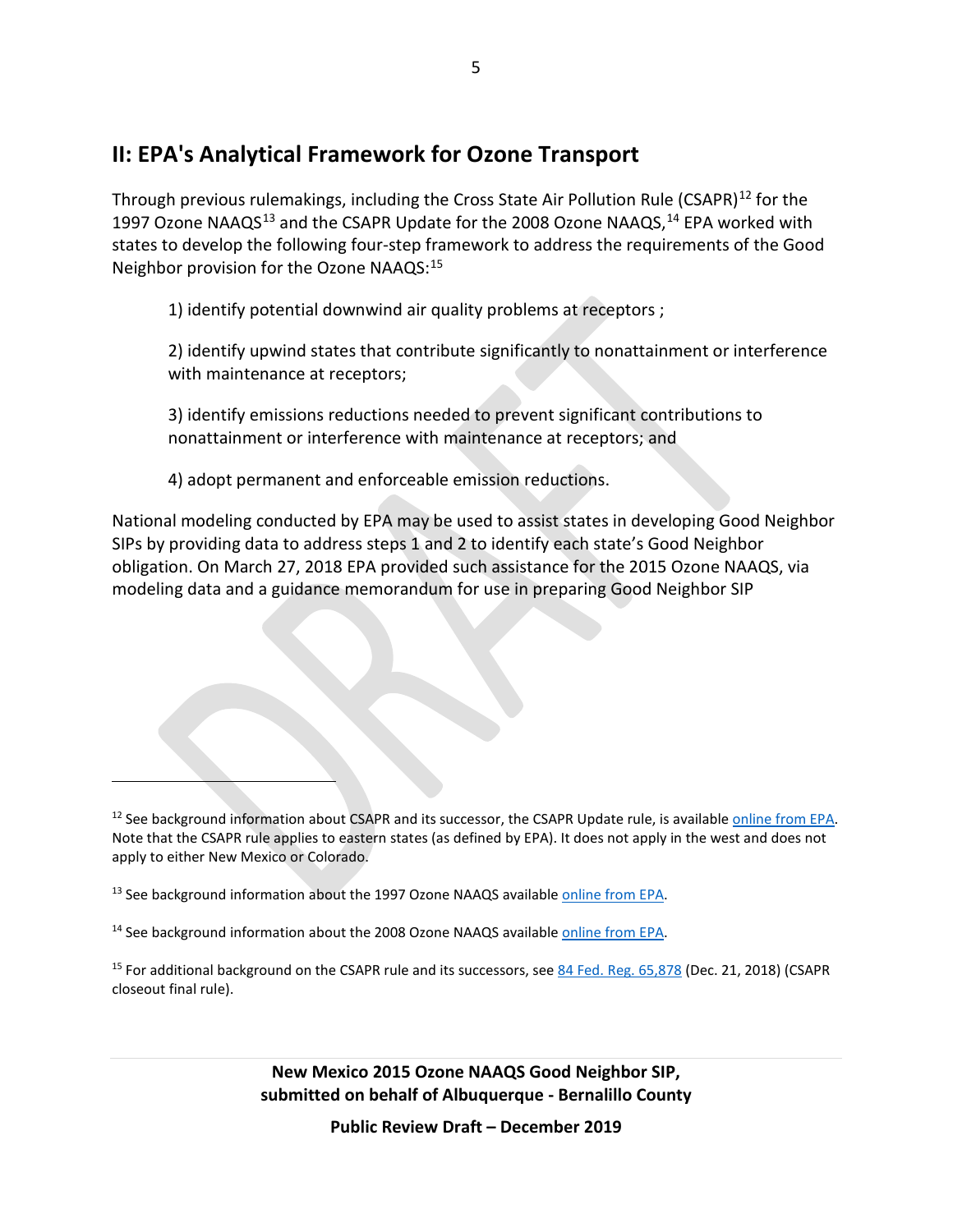submissions.<sup>[16](#page-5-0)</sup> EPA provided further memoranda and supporting data in August<sup>[17](#page-5-1)</sup> and October 2018.[18](#page-5-2)

EPA used 2023 as the analytic year for the modeling analyses (using a 2011 base year emissions inventory and meteorology), considering that 2023 aligns with the anticipated attainment year for Moderate ozone nonattainment areas and allows for timeframes that may be required for implementing further emissions reductions.<sup>[19](#page-5-3)</sup> The EPA modeling analysis identified ambient air quality monitoring sites that are projected to have air quality problems attaining or maintaining the NAAQS in 2023.

The EPA memorandum issued on March 27, 2018 identified nonattainment receptors at those monitoring sites with current measured design values exceeding the NAAQS that also have projected (i.e., in 2023) average design values exceeding the NAAQS. Further, the memo identified maintenance receptors as those receptors with maximum design values exceeding the NAAQS. This included receptors with current measured values below the NAAQS with projected average and maximum design values exceeding the NAAQS, and receptors with

 $\overline{a}$ 

<span id="page-5-2"></span><sup>18</sup> Peter Tsirigotis, "Considerations for Identifying Maintenance Receptors for Use in Clean Air Act Section 110(a)(2)(D)(i)(I) Interstate Transport State Implementation Plan Submissions for the 2015 Ozone National Ambient Air Quality Standards," October 19, 2019 ("Tsirigotis October 2018"), available at [the EPA webpage](https://www.epa.gov/airmarkets/memo-and-supplemental-information-regarding-interstate-transport-sips-2015-ozone-naaqs) containing reference materials about Good Neighbor obligations under the 2015 Ozone NAAQS

<span id="page-5-3"></span><sup>19</sup> Tsirigotis March 2018, p. 3. The attainment year for moderate areas is 2024. EPA describes its reasoning for choosing 2023 as the modelled year as follows: "A first step in the modeling process is selecting a future analytic year that considers both the relevant attainment dates of downwind nonattainment areas impacted by interstate transport and the timeframes that may be required for implementing further emissions reductions as expeditiously as practicable. For the 2015 Ozone NAAQS, EPA selected 2023 as the analytic year in our modeling analyses primarily because it aligns with the anticipated attainment year for Moderate ozone nonattainment areas.")

<span id="page-5-0"></span><sup>&</sup>lt;sup>16</sup> Peter Tsirigotis, Information on the Interstate Transport State Implementation Plan Submissions for the 2015 Ozone National Ambient Air Quality Standards under Clean Air Act Section 110(a)(2)(D)(i)(I), March 27, 2018 ("Tsirigotis March 2018"), available at [the EPA webpage](https://www.epa.gov/airmarkets/memo-and-supplemental-information-regarding-interstate-transport-sips-2015-ozone-naaqs) containing reference materials about Good Neighbor obligations under the 2015 Ozone NAAQS.

<span id="page-5-1"></span><sup>&</sup>lt;sup>17</sup> Peter Tsirigotis, "Analysis of Contribution Thresholds for Use in Clean Air Act Section  $110(a)(2)(D)(i)(I)$  Interstate Transport State Implementation Plan Submissions for the 2015 Ozone National Ambient Air Quality Standards," August 31, 2018 ("Tsirigotis August 2018"), available at [the EPA webpage](https://www.epa.gov/airmarkets/memo-and-supplemental-information-regarding-interstate-transport-sips-2015-ozone-naaqs) containing reference materials about Good Neighbor obligations under the 2015 Ozone NAAQS.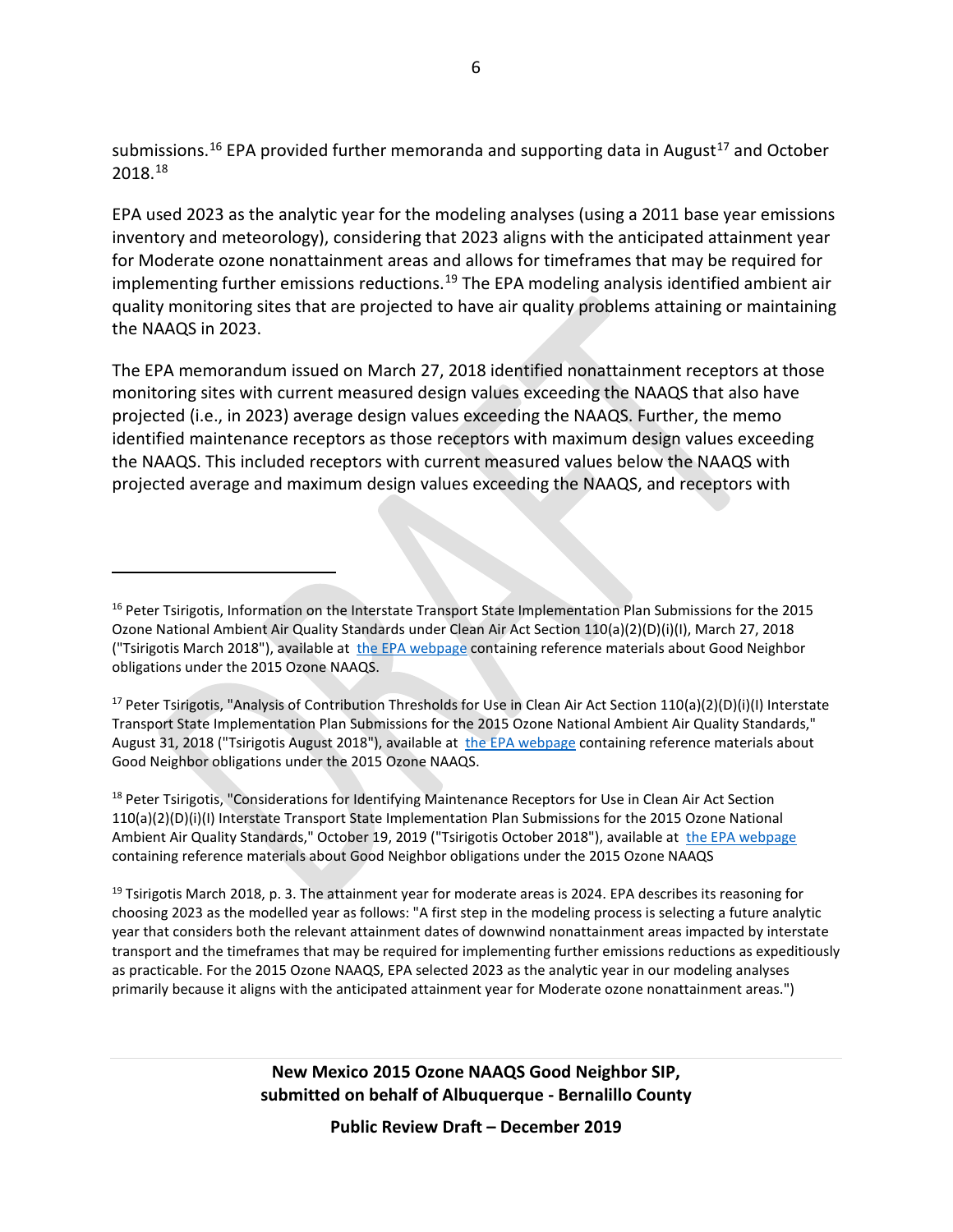projected average design values below the NAAQS but with projected maximum design values exceeding the NAAQS.<sup>[20](#page-6-0)</sup>

After identifying nonattainment and maintenance receptors, EPA used CSAPR's Anthropogenic Precursor Culpability Analysis (APCA) approach to quantify contributions of anthropogenic nitrogen oxides (NOx) and volatile organic compound (VOC) emissions to ozone formation in downwind states. In their modeling analysis, EPA identified "links" between upwind state's contributions to downwind receptor sites with future design values greater than or equal to 70 ppb.<sup>[21](#page-6-1)</sup> In past rulemakings (e.g., the CSAPR Update Rule), EPA considered 1% of the NAAQS, or 0.70 ppb in this case, a potentially significant contribution to nonattainment or interference with maintenance.<sup>[22](#page-6-2)</sup>

However, the CSAPR rule and its successors applied to eastern states of the United States, and EPA never developed a parallel rule for specifically analyzing and addressing ozone transport in the western United States. In the eastern United States, electric generating units are the primary contributors to downwind ozone air quality problems due to their close geographic proximity to one another. In the western United States, by contrast, long distances separate sources with high mountains and drastic elevation changes, hindering regional concentrations of ozone and its precursors. This widely varying topography does not support a single, allencompassing approach to ozone transport. Thus, upwind western states contributions' to linked receptors require additional analysis beyond the 1% of the NAAQS threshold to determine the significance of transported pollution in downwind states.<sup>[23](#page-6-3)</sup>

<span id="page-6-4"></span> $\overline{a}$ 

<span id="page-6-2"></span> $22$  See, e.g.[, 81 Fed. Reg. 74,508](https://www.federalregister.gov/documents/2016/10/26/2016-22240/cross-state-air-pollution-rule-update-for-the-2008-ozone-naaqs) (Oct. 26, 2016) (CSAPR Update final rule).

<span id="page-6-3"></span><sup>23</sup> On EPA's decision not to develop a western states counterpart to CSPAR, see, e.g., 80 Fed. Reg 75, 706, 75, 708-75,709, 75,715-75,716 (Dec. 3, 2015) (CSAPR Update proposed rule); [81 Fed. Reg. 74,508,](https://www.federalregister.gov/documents/2016/10/26/2016-22240/cross-state-air-pollution-rule-update-for-the-2008-ozone-naaqs) 74,523 (Oct. 26, 2016) (CSAPR Update final rule); [82 Fed. Reg. 1,733](https://www.federalregister.gov/documents/2017/01/06/2017-00058/notice-of-availability-of-the-environmental-protection-agencys-preliminary-interstate-ozone) (Jan. 6, 2017) (notice of data availability regarding Good Neighbor obligations for 2015 Ozone NAAQS). In the latter document, EPA stated: "While the 1 percent screening threshold has been traditionally applied to evaluate upwind state linkages in eastern states… the EPA noted in the CSAPR update that, as to western states, there may be geographically specific factors to consider in determining whether the 1 percent screening threshold is appropriate. For certain receptors, where the collective contribution of emissions from one or more upwind states may not be a considerable portion of the ozone concentration at the

> **New Mexico 2015 Ozone NAAQS Good Neighbor SIP, submitted on behalf of Albuquerque - Bernalillo County**

<span id="page-6-0"></span><sup>20</sup> *Id*. at p. 4.

<span id="page-6-1"></span><sup>&</sup>lt;sup>21</sup> EPA's modeling is described in Tsirigotis, March 2018. For further detailed technical information EPA's modeling, see also EPA, Office of Air and Radiation, Office of Air Quality Planning and Standards, "Air Quality Modeling Technical Support Document for the Updated 2023 Projected Ozone Design Values," available [online from EPA.](https://www.epa.gov/airmarkets/air-quality-modeling-technical-support-document-updated-2023-projected-ozone-design)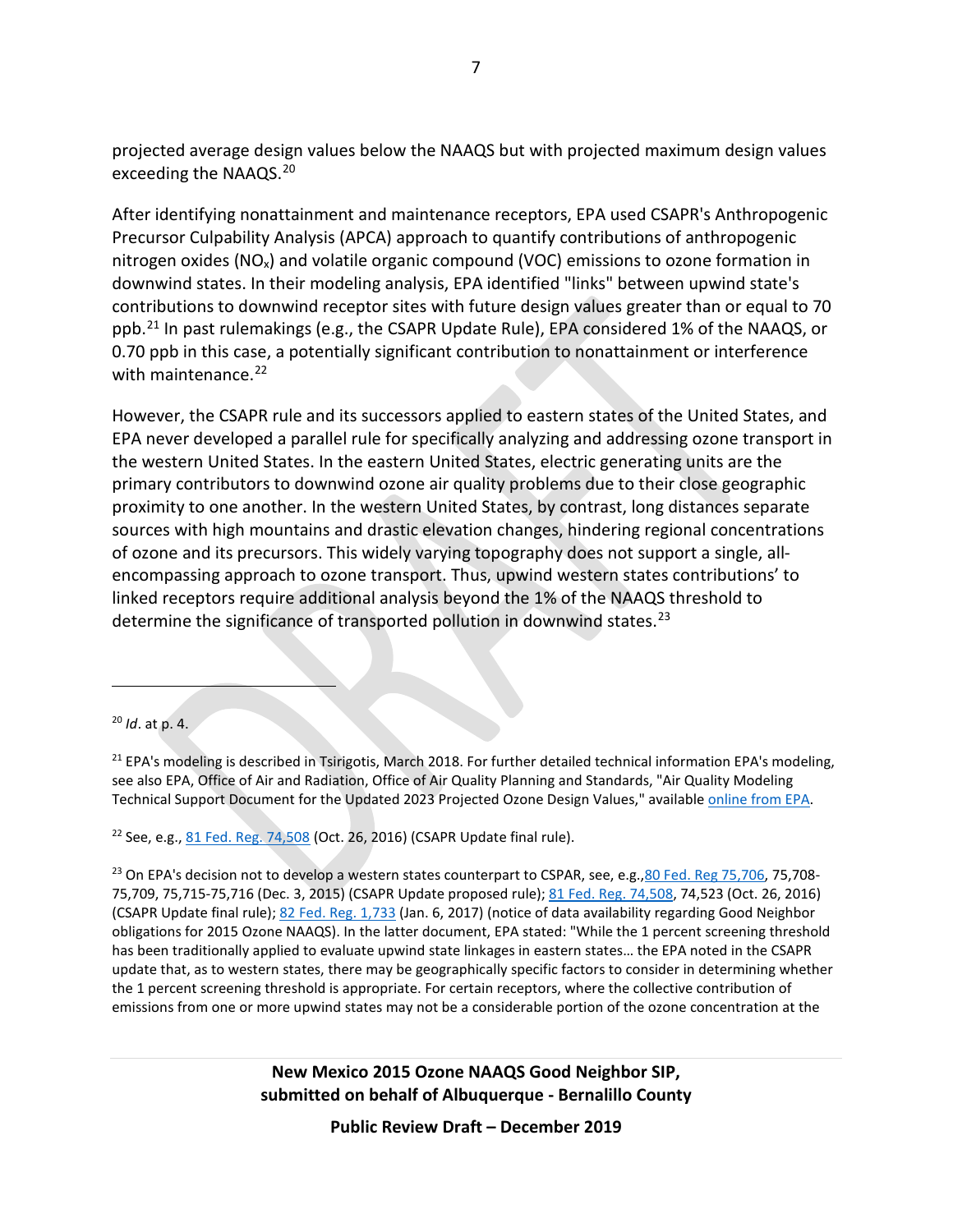In the western states, EPA recommends that a case-specific analysis of Good Neighbor requirements for an upwind state focus on the collective factors that contribute to attainment or maintenance issues in a downwind state. Specifically, whether collective contribution of upwind states is an important part of the problem with nonattainment or interference with maintenance.<sup>[24](#page-7-0)</sup>

EPA applied this approach in approving Arizona's Good Neighbor SIP certification for the 2008 Ozone NAAQS. In that case, EPA's modeling linked Arizona, using the 1% of the NAAQS threshold, to two receptors in the downwind state of California. A receptor at El Centro, California showed an Arizona contribution equivalent to 2.4% of the NAAQ, a receptor at Los Angeles a contribution at 1.1% of the NAAQS. However, in its approval of the Arizona SIP, EPA noted that contributions from upwind states collectively were not primarily the cause of nonattainment issues at the two California receptors. To the contrary, the collective contribution of all upwind states was only 4.4% for one receptor and 2.5% for the other, in contrast to the situation seen in the eastern states, where upwind collective contributions ranged from 17% to 67%. Thus, the modeled nonattainment and maintenance issues at the two California receptors were primarily a result of contributions from within California. EPA concluded that Arizona met its Good Neighbor obligations and its contribution to downwind air quality, although greater than 1% of the NAAQS at two receptors, was not significant.<sup>[25](#page-7-1)</sup>

 $\overline{a}$ 

<span id="page-7-1"></span><sup>25</sup> [81 Fed. Reg.](https://www.federalregister.gov/documents/2016/03/22/2016-06438/partial-approval-and-partial-disapproval-of-air-quality-state-implementation-plans-arizona) 15,201 (Mar. 22, 2016) (proposed rule approving Arizona Good Neighbor SIP certification submittal) an[d 81 Fed. Reg.](https://www.federalregister.gov/documents/2016/05/19/2016-11744/partial-approval-and-partial-disapproval-of-air-quality-state-implementation-plans-arizona) 31,513, (May 19, 2016) (final rule approving Arizona Good Neighbor SIP certification submittal).

> **New Mexico 2015 Ozone NAAQS Good Neighbor SIP, submitted on behalf of Albuquerque - Bernalillo County**

downwind receptor, the EPA and states have considered, and may continue to consider, other factors to evaluate those states' planning obligation pursuant to the Good Neighbor provision." 82 Fed. Reg. at 1,741.

<span id="page-7-0"></span> $24$  See the sources cited in footnote [23,](#page-6-4) above. In an action reviewing a Good Neighbor SIP certification by Arizona, discussed in the main text above, EPA noted that the collective contribution of upwind states may be an important part of downwind air quality problems where that contribution is modeled to be a "relatively large portion" of downwind ozone concentrations. In the eastern context, EPA assessed a "relatively large portion" as between 17% and 67%, contributed by four to 12 upwind states. EPA stated: "EPA used the 1% threshold in the East because prior analysis showed that, in general, nonattainment problems result from a combined impact of relatively small individual contributions from upwind states, along with contributions from in-state sources. EPA has observed that a relatively large portion of the air quality problem at most ozone nonattainment and maintenance receptors in the East is the result of the collective contribution from a number of upwind states. Specifically, EPA found the total upwind states' contribution to ozone concentration (from linked and unlinked states) based on modeling for 2017 ranges from 17% to 67% to identified downwind air quality problems in the East, with between 4 and 12 states each contributing to above 1% to the downwind air quality problem." [81 Fed. Reg. 15,201,](https://www.federalregister.gov/documents/2016/03/22/2016-06438/partial-approval-and-partial-disapproval-of-air-quality-state-implementation-plans-arizona) 15,2014 (Mar. 22, 2016) (proposed rule approving Arizona Good Neighbor SIP certification submittal).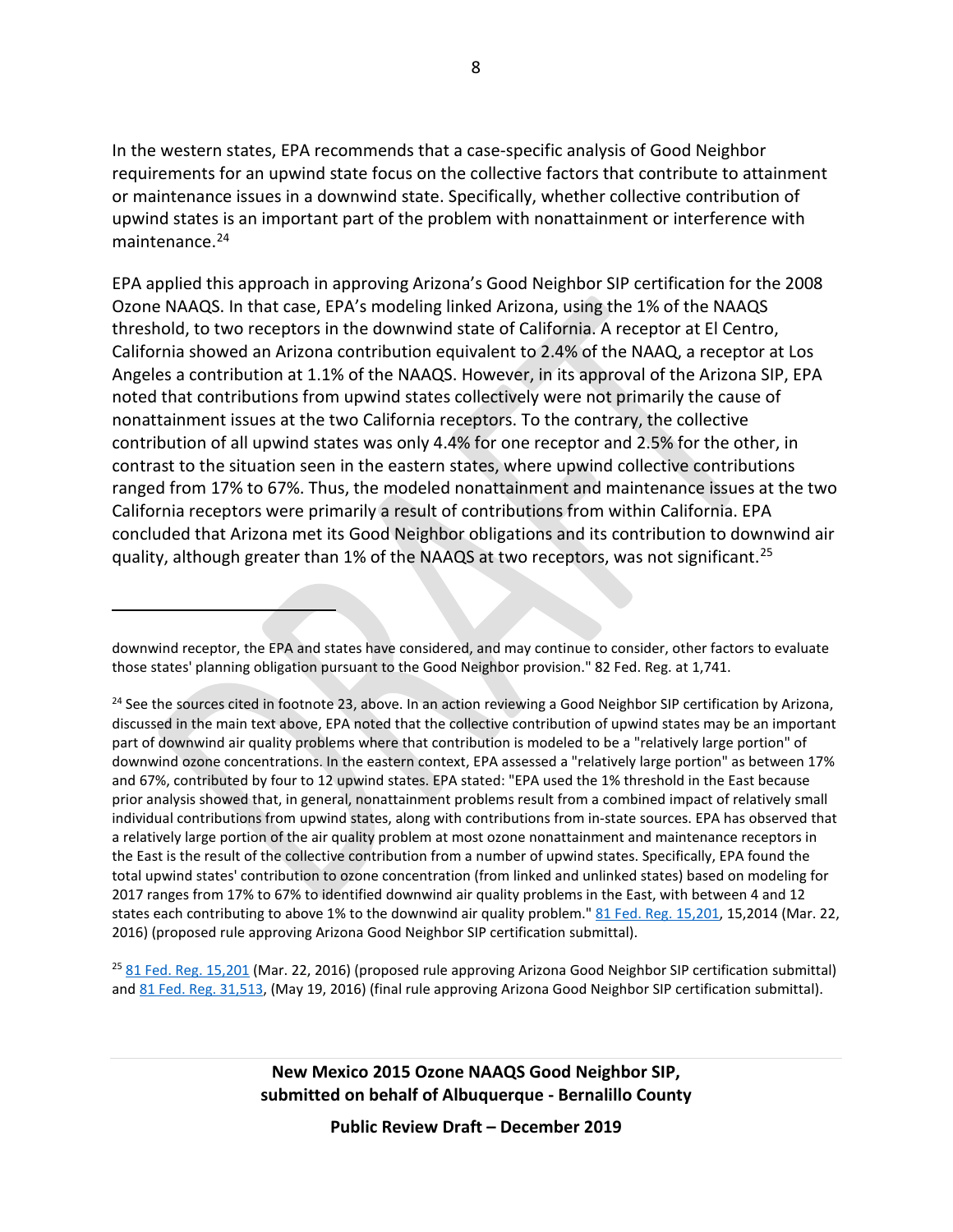Similarly, NMED and EHD have demonstrated that New Mexico fulfills its Good Neighbor obligations under the CAA and does not contribute significantly to nonattainment or interfere with maintenance of the 2015 Ozone NAAQS in another state, as discussed below.

# **III: EPA Modeling Results: Good Neighbor Requirements for the 2015 Ozone NAAQS**

The photochemical modeling described in EPA's March 27, 2018 memorandum estimated New Mexico's contributions to ozone measurements at every EPA approved ambient air quality monitor in the 48 contiguous United States. The EPA identified two Colorado receptors linked to emissions originating in New Mexico at a contribution threshold of 0.70 ppb or above. These two receptors (Table 1) are within the Denver Metro/North Front Range ozone nonattainment area (Denver/NFR NAA).

| Receptor                           | <b>AQS ID</b> | 2015-2017 DV <sup>27</sup><br>(ppb) | <b>2023 Avg DV</b><br>(ppb) | <b>2023 Max DV</b><br>(ppb) | <b>NM Contribution</b><br>(ppb)    |  |
|------------------------------------|---------------|-------------------------------------|-----------------------------|-----------------------------|------------------------------------|--|
| <b>Weld County</b><br><b>Tower</b> | 081230009     | 70                                  | 70.2                        | 71.4                        | 0.77<br>$(1.1\% \text{ of NAAQS})$ |  |
| <b>Rocky Flats-N</b>               | 080590006     | 77                                  | 71.3                        | 73.7                        | 0.70<br>(1.0% of NAAQS)            |  |

| Table 1. Monitored and projected design values of receptors linked to New Mexico emissions <sup>26</sup> |  |
|----------------------------------------------------------------------------------------------------------|--|
|----------------------------------------------------------------------------------------------------------|--|

EPA's Good Neighbor framework identified the Rocky Flats-N site as a nonattainment receptor based on 2015-2017 monitoring data that measured ozone concentrations above the 2015 Ozone NAAQS. This receptor is projected to remain in nonattainment in 2023.<sup>[28](#page-8-2)</sup> EPA recognized the Weld County Tower site as a maintenance receptor because 2015-2017 monitoring data and the 2023 Projected Average Design Value showed attainment of the 2015 Ozone NAAQS, however the 2023 Projected Maximum Design Value was above the standard.<sup>[29](#page-8-3)</sup> Based on EPA's identification of these receptors and the modeled linkage to New Mexico emissions, NMED and

<span id="page-8-1"></span><sup>27</sup> This column reflects actual measured concentrations of ozone. The remaining columns to the right show modeled ozone contributions for 2023.

<span id="page-8-2"></span> $28$  EPA's definition of a nonattainment receptor is at Tsirigotis March 2018, p. 4.

 $\overline{a}$ 

<span id="page-8-3"></span> $29$  EPA's definition of a maintenance receptor is at Tsirigotis March 2018, p. 4.

**New Mexico 2015 Ozone NAAQS Good Neighbor SIP, submitted on behalf of Albuquerque - Bernalillo County**

<span id="page-8-0"></span><sup>&</sup>lt;sup>26</sup> Tsirigotis March 2018, p. B-3; EP[A spreadsheet o](https://www.epa.gov/sites/production/files/2018-10/ozone_design_value_data_2.xlsx)f ozone DVs at [EPA web sit](https://www.epa.gov/airmarkets/memo-and-supplemental-information-regarding-interstate-transport-sips-2015-ozone-naaqs)e for 2015 ozone Good Neighbor data.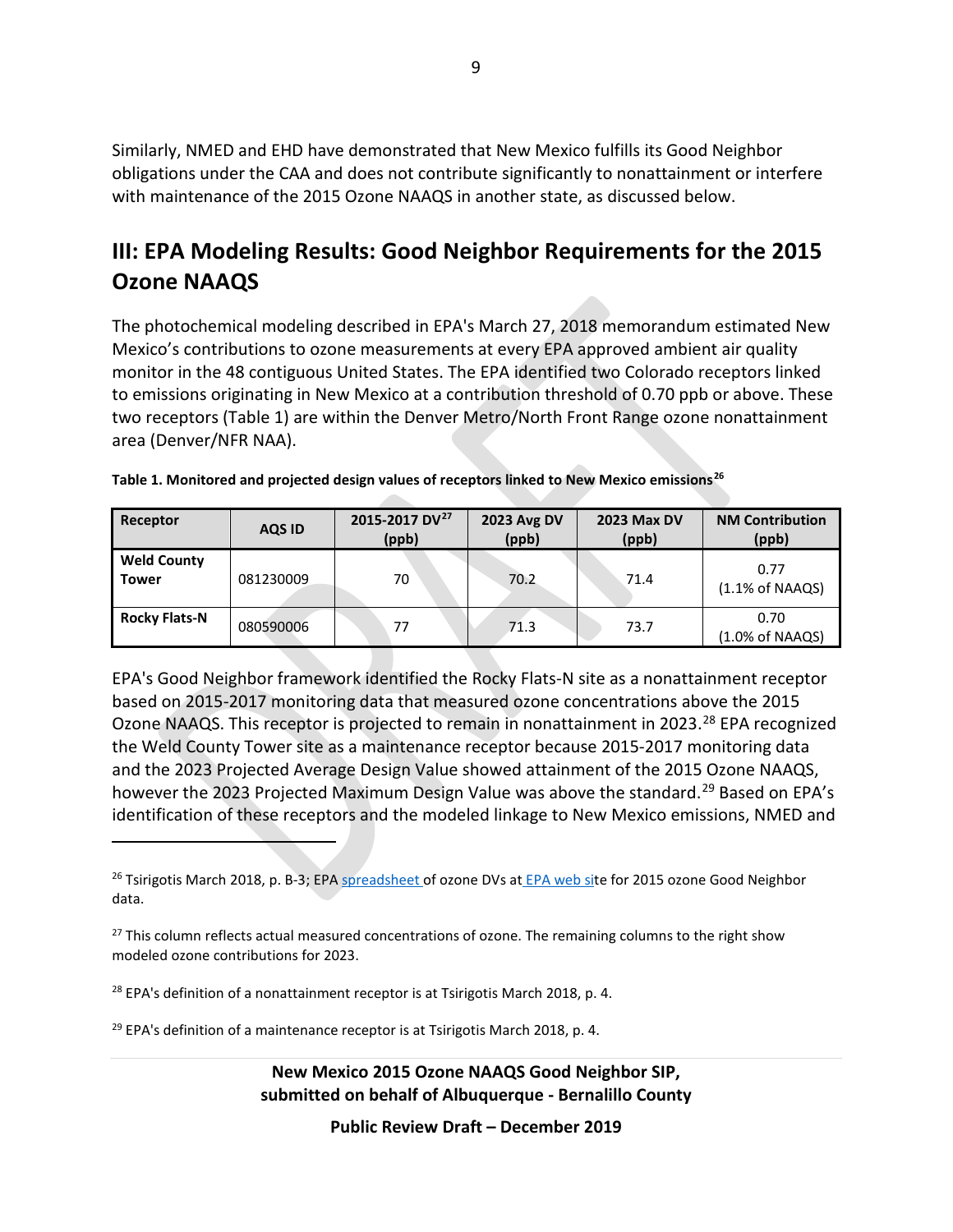EHD conducted further analysis to determine whether New Mexico's emissions contribute significantly under EPA's Good Neighbor framework and thus warrant consideration of new emission control measures within the state.

The remainder of this SIP certification evaluates the available modeling, monitoring, and emissions data provided through EPA memoranda, technical support documents, the Air Quality System Data Mart, and the National Emissions Inventory (NEI) to determine if New Mexico contributes significantly to nonattainment or interferes with maintenance in the Denver/NFR NAA. NMED and EHD conclude that emissions reductions within New Mexico are not necessary to prevent downwind air quality problems, as discussed below.

# **IV: New Mexico's Modeled Ozone Emissions Contribution at Colorado Receptors, Topography, Monitoring Data, and Emission Trends**

To determine if New Mexico emissions contribute significantly to nonattainment or interfere with maintenance at receptors in Colorado, NMED and EHD used a weight-of-evidence approach. Adopting EPA's approach in the above-discussed Arizona SIP approval, the weight of evidence approach in this SIP certification examines the magnitude of collective contributions from upwind states compared to the emissions from within Colorado. As was the case with Arizona, the collective upwind state contributions are far outweighed by in-state contributions. The approach in this SIP certification also considers the complex topography and particular meteorology that play a role in ozone formation in the Denver/NFR NAA. The resulting analysis demonstrates that New Mexico emissions do not contribute significantly to nonattainment or interfere with maintenance at the two receptors in the Denver/NFR NAA.

### *Upwind State vs. In-state Contributions to Ozone Formation in Colorado*

Table 2, below, presents EPA's modeled 2023 ozone contribution from each upwind state meeting the 1% threshold at the two Colorado receptors of concern. For the Weld County Tower site, three states meet this threshold: California, New Mexico, and Texas. For the Rocky Flats-N receptor, five states meet this threshold: California, New Mexico, Texas, Utah, and Wyoming. Note that Colorado's contributions to each receptor (highlighted in red) far exceed the contribution of any other state. For the Weld County Tower and Rocky Flats-N receptors, Colorado's contribution (~25 ppb) is more than 30 times larger than New Mexico's contribution  $(<sub>1</sub>$  ppb).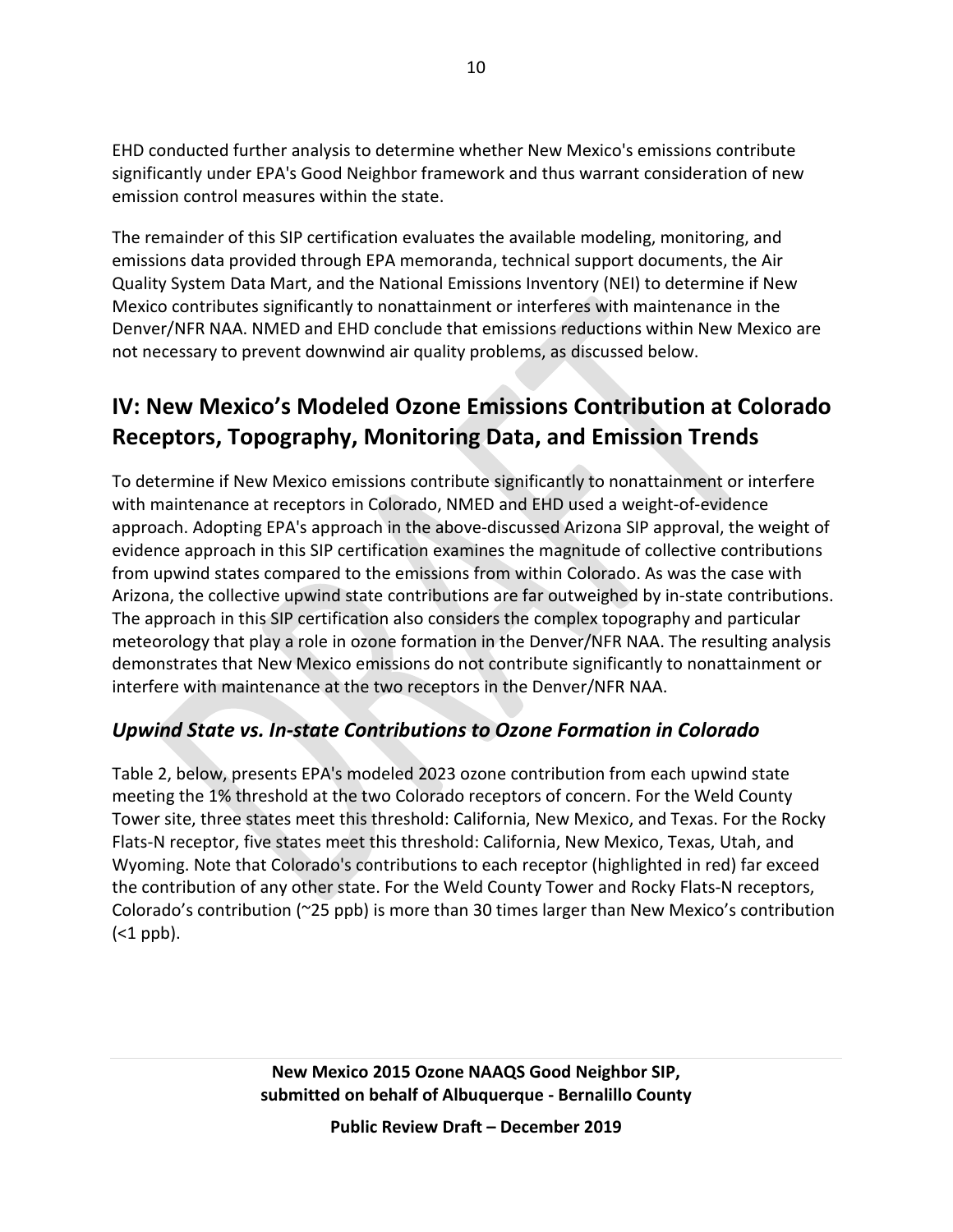| Receptor                           | <b>2023 Avg DV</b><br>(ppb) | <b>2023 Max DV</b><br>(ppb) | <b>CO</b><br>(ppb) | <b>CA</b><br>(ppb) | <b>NM</b><br>(ppb) | <b>TX</b><br>(ppb) | UT<br>(ppb) | <b>WY</b><br>(ppb) |
|------------------------------------|-----------------------------|-----------------------------|--------------------|--------------------|--------------------|--------------------|-------------|--------------------|
| <b>Weld County</b><br><b>Tower</b> | 70.2                        | 71.4                        | 24.44              | 0.95               | 0.77               | 1.05               | 0.54        | 0.58               |
| <b>Rocky Flats-</b><br>N           | 71.3                        | 73.7                        | 25.52              | 1.32               | 0.70               | 1.02               | 0.83        | 0.81               |

**Table 2. contributions to projected 2023 DV by individual states[30](#page-10-0)**

Table 3, below, presents additional information. It shows the collective contribution to modeled 2023 design values by Colorado, comparing them to contributions from all upwind states combined and by all upwind states meeting the 1% of the NAAQS threshold. In both instances, Colorado's contribution is far greater than the indicated categories of upwind states.

| Receptor                           | <b>2023 Avg DV</b><br>(ppb) | <b>2023 Max DV</b><br>(ppb) | <b>CO</b><br>(ppb)        | <b>All Upwind</b><br><b>States</b><br>(ppb) | <b>Linked</b><br>(1%)<br><b>Upwind</b><br><b>States</b><br>(ppb) |
|------------------------------------|-----------------------------|-----------------------------|---------------------------|---------------------------------------------|------------------------------------------------------------------|
| <b>Weld County</b><br><b>Tower</b> | 70.2                        | 71.4                        | 24.44<br>(35% of avg. DV) | 5.63<br>(8% of<br>avg. DV)                  | 2.77<br>(4% of<br>avg. DV)                                       |
| <b>Rocky Flats-N</b>               | 71.3                        | 73.7                        | 25.52<br>(36% of avg. DV) | 7.06<br>(10% of<br>avg. DV)                 | 4.68<br>(7% of<br>avg. DV)                                       |

| Table 3. contributions to projected 2023 DV by Colorado compared to categories of states <sup>31</sup> |  |  |  |  |
|--------------------------------------------------------------------------------------------------------|--|--|--|--|
|                                                                                                        |  |  |  |  |

At the Rocky Flats-N receptor, EPA identifies background concentrations (44%) and anthropogenic emissions from Colorado (36%) as contributing nearly 80% of modeled future year design values, with 7% of contributions attributed to linked upwind states and 3% attributed to the remainder of upwind states and tribes (Figure 1). Colorado's emissions

<span id="page-10-1"></span> $31$  *Id.* 

<span id="page-10-0"></span><sup>&</sup>lt;sup>30</sup> Tsirigotis March 2018, Attachment C.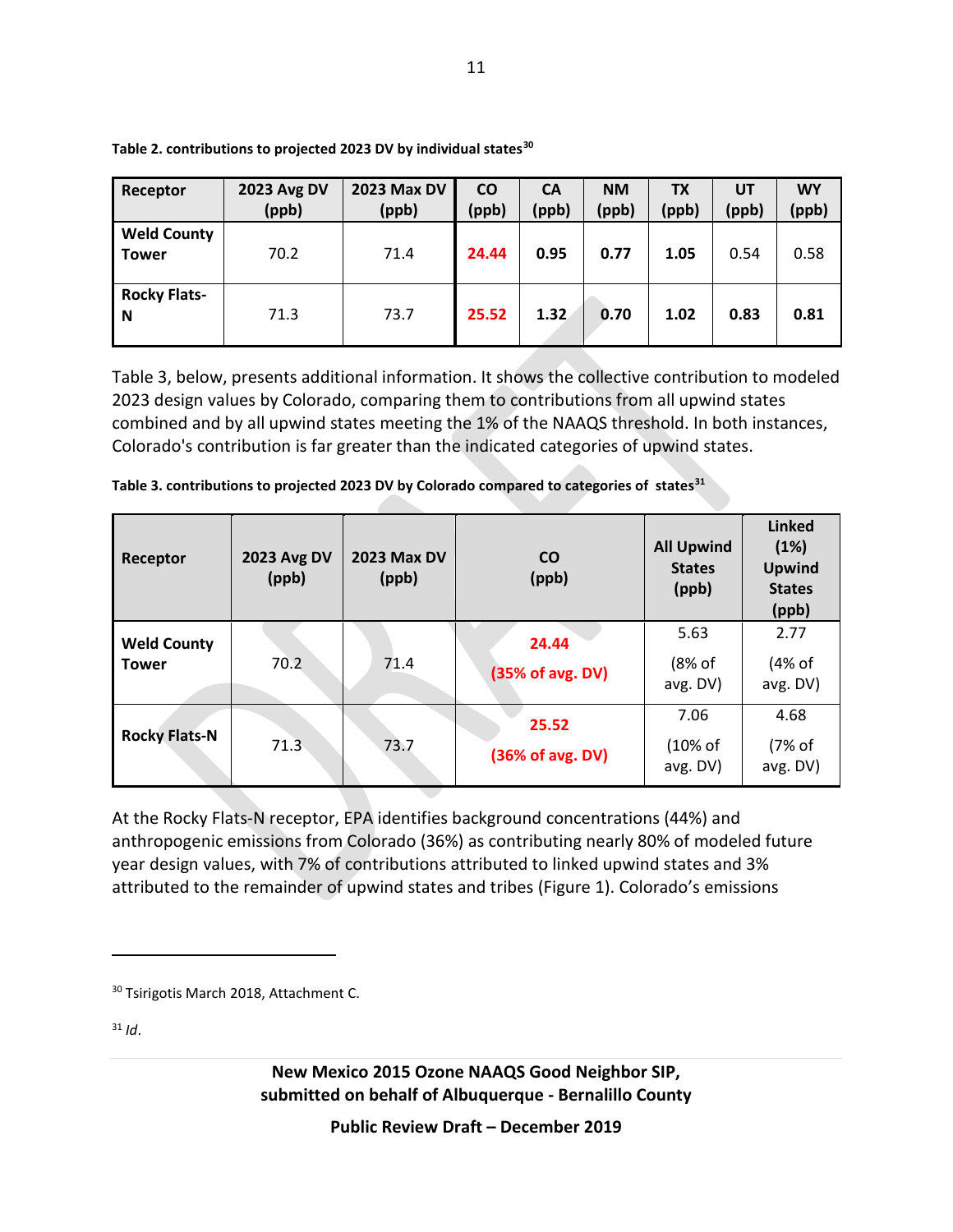account for approximately three and a half times the contribution to the future year design value as all other states combined and nearly five and a half times as much as linked states.





When considering controllable anthropogenic emissions and removing background, offshore, fire and biogenic emissions from consideration (Figure 2), Colorado alone contributes over 75% to the projected DV. The five linked upwind states individually contribute from 2 to 4%, with other states contributing about 7%, and international emissions from Canada and Mexico contributing about 3% to the2023 DV.

<span id="page-11-0"></span><sup>32</sup> *Id*.

 $\overline{a}$ 

**New Mexico 2015 Ozone NAAQS Good Neighbor SIP, submitted on behalf of Albuquerque - Bernalillo County**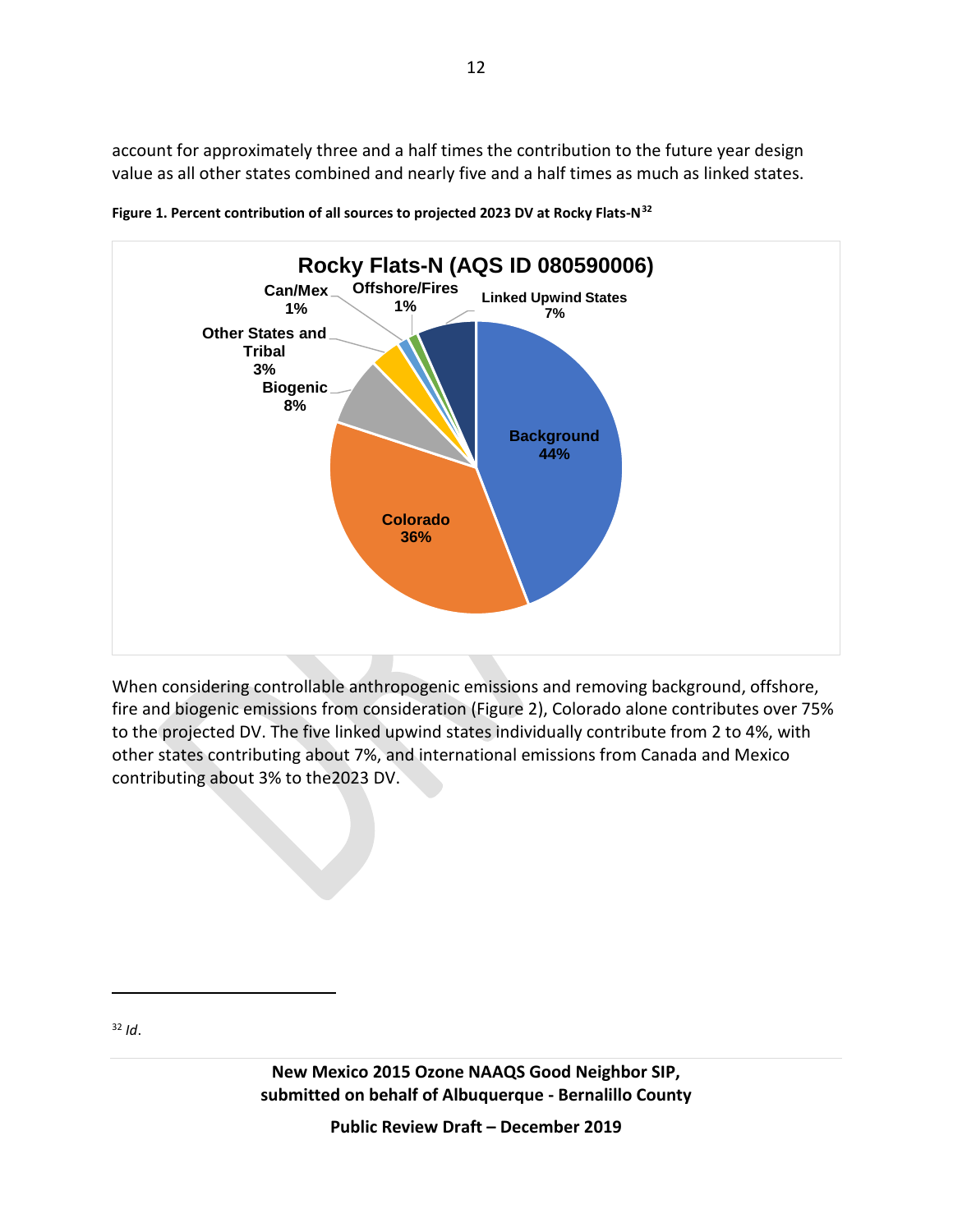

**Figure 2. Percent contribution of controllable anthropogenic sources to projected 2023 DV at Rocky Flats-N[33](#page-12-0)**

At the Weld County Tower receptor, EPA identifies background concentrations (44%) and anthropogenic emissions from Colorado (35%) contributing to approximately 79% of modeled future year design values, with 8% of contributions attributed to upwind states and tribes (Figure 3). Colorado's emissions account for greater than four times the contribution to the future year design value as all other states combined.

<span id="page-12-0"></span><sup>33</sup> *Id*.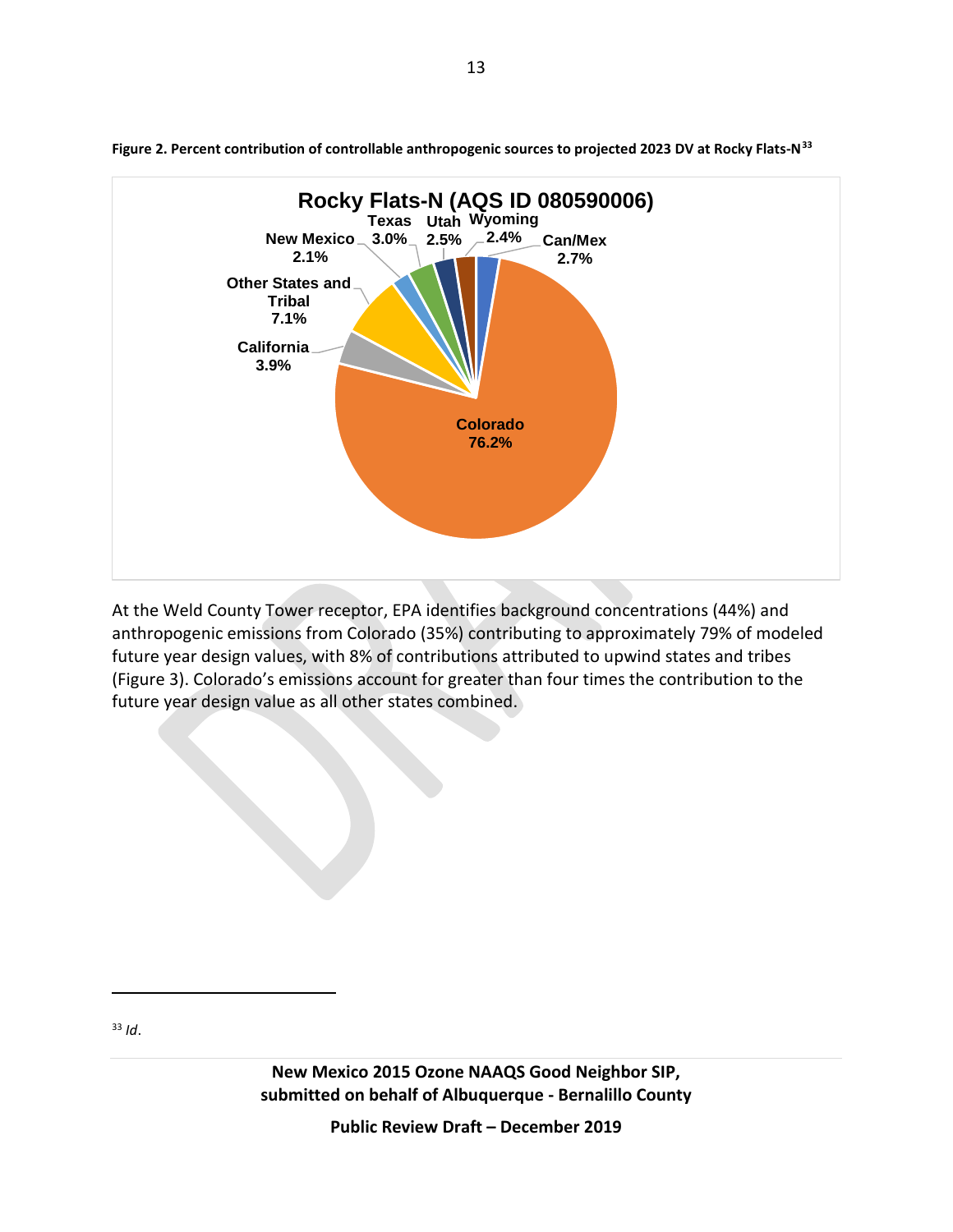

**Figure 3. Percent contribution of all sources to projected 2023 DV at Weld County Tower[34](#page-13-0)**

When background, offshore, fire and biogenic emissions are removed from consideration (Figure 4), Colorado alone contributes approximately 79%, with the linked states of California, Texas and New Mexico individually contributing 3.4%, 3.1%, and 2.5%, respectively. For the remaining anthropogenic emissions from North America, other states contribute 9% and emissions from Canada and Mexico contribute 3.3% to the future year DV. Similar to the Rocky Flats-N receptor, Colorado' emissions far outweigh emissions from any other state.

<span id="page-13-0"></span><sup>34</sup> *Id*.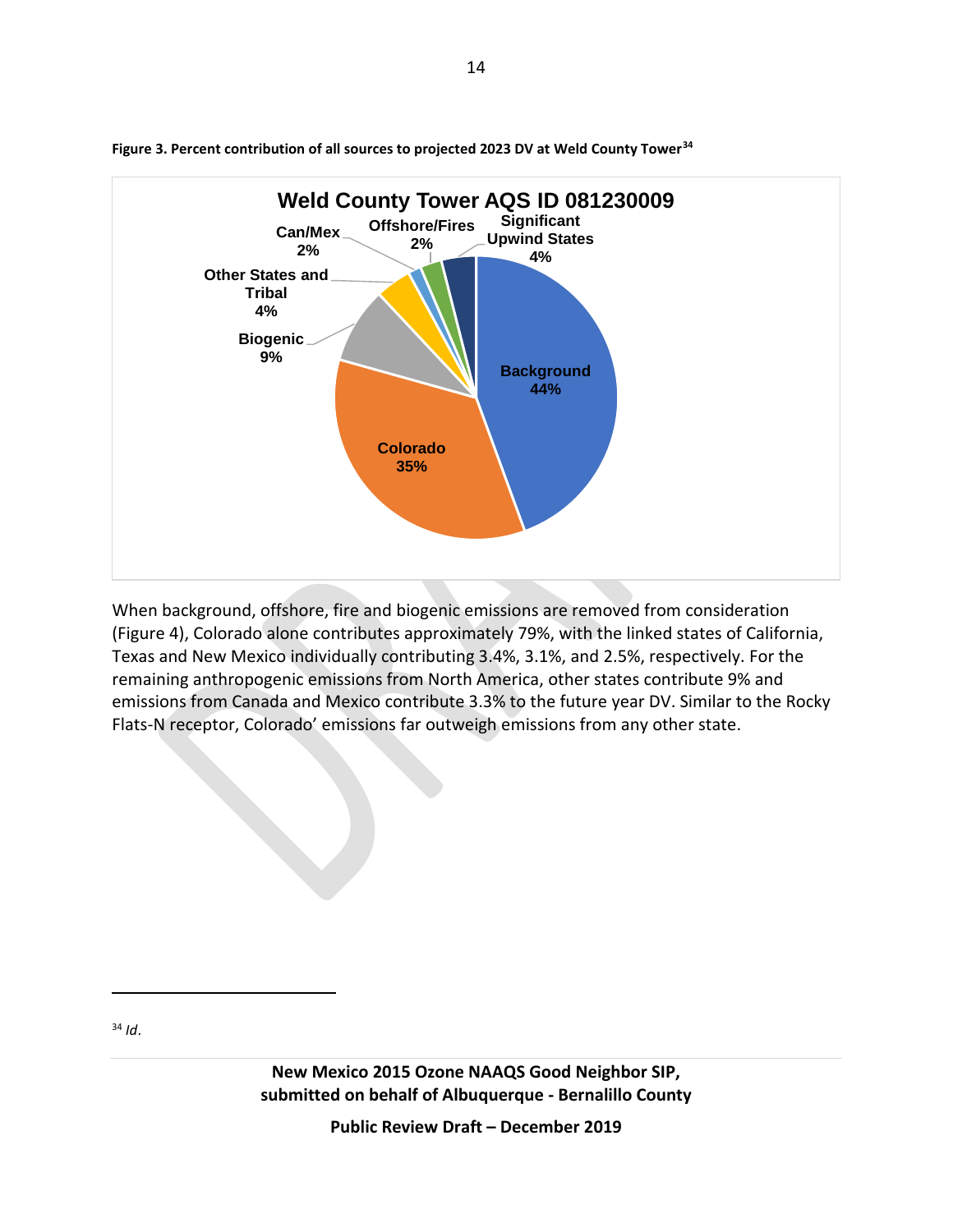

**Figure 4. Percent contribution of controllable anthropogenic sources to projected 2023 DV at Weld County Tower[35](#page-14-0)**

#### *Nonattainment History and Topography of the Denver/North Front Range Area*

EPA ozone Good Neighbor guidance suggests that states may consider the local air quality context of downwind monitors as a supplement to EPA's 2023 modeling. In particular, the EPA guidance suggests examining "the role of designations issued in FY 2018 based on approved air quality monitors."[36](#page-14-1) This SIP certification examines data presented in EPA's designation of nonattainment areas for the 2015 Ozone NAAQS in June 2018.[37](#page-14-2) This data shows the important role that local topography and meteorology play in ozone formation in the Denver/NFR NAA.

<span id="page-14-0"></span><sup>35</sup> *Id*.

 $\overline{a}$ 

<span id="page-14-1"></span><sup>36</sup> *Id*. at p. A-2.

<span id="page-14-2"></span><sup>37</sup> [83 Fed. Reg.](https://www.federalregister.gov/documents/2018/06/04/2018-11838/additional-air-quality-designations-for-the-2015-ozone-national-ambient-air-quality-standards) 25,776 (Jun. 4, 2018).

**New Mexico 2015 Ozone NAAQS Good Neighbor SIP, submitted on behalf of Albuquerque - Bernalillo County**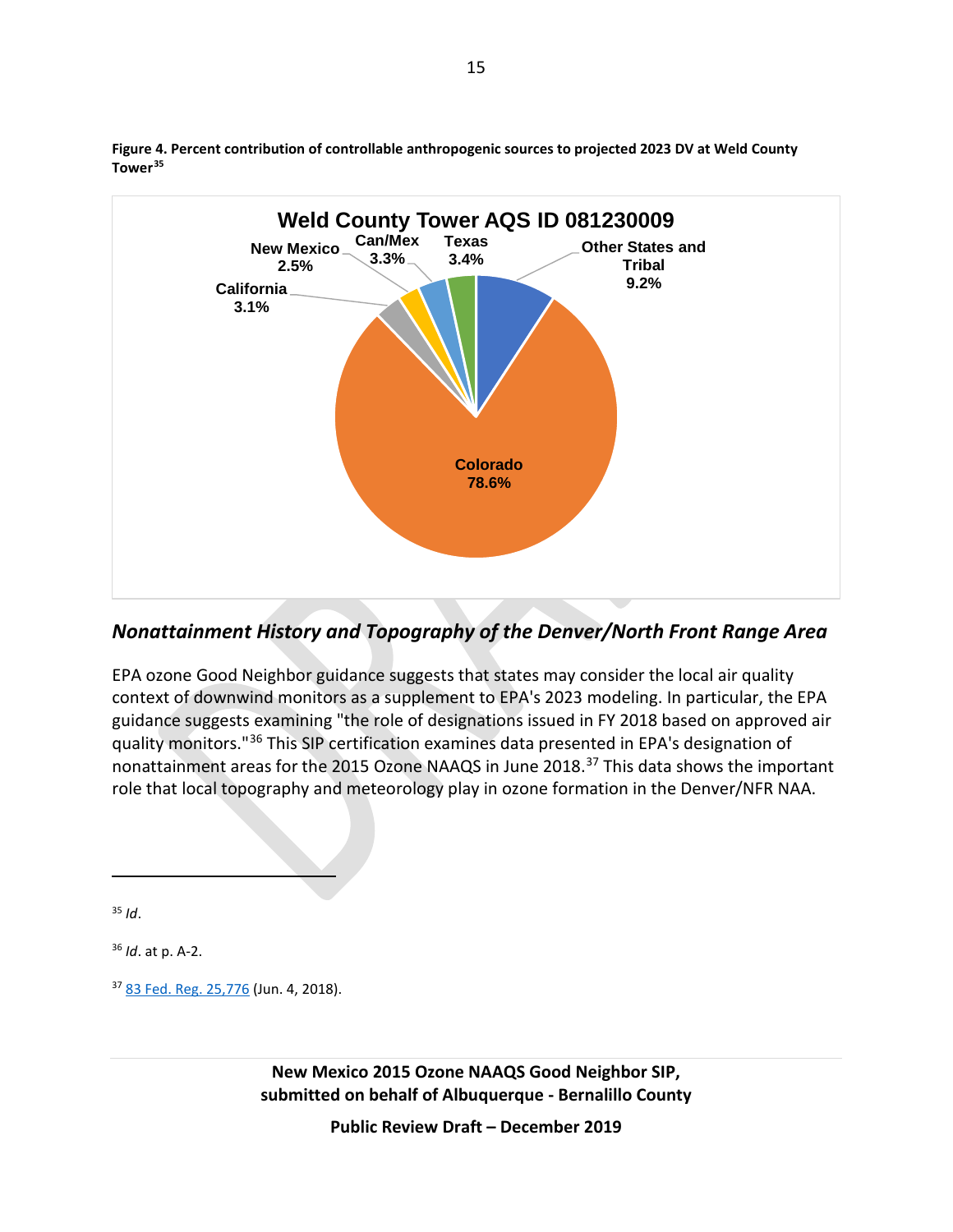This area has a history of elevated ozone levels. EPA designated the Denver/NFR NAA as nonattainment for the 1997,<sup>[38](#page-15-0)</sup> 2008<sup>[39](#page-15-1)</sup> and 2015 8-hour Ozone NAAQS.<sup>[40](#page-15-2)</sup> The Denver/NFR NAA includes seven entire counties and two partial counties surrounding Denver (Figure 5). EPA has reclassified the area to "Serious" nonattainment under the 2008 standard.<sup>[41](#page-15-3)</sup>

<span id="page-15-0"></span><sup>38</sup> [69 Fed. Reg. 23,857 \(](https://www.federalregister.gov/documents/2004/04/30/04-9152/air-quality-designations-and-classifications-for-the-8-hour-ozone-national-ambient-air-quality)Apr. 30, 2004).

 $\overline{a}$ 

<span id="page-15-1"></span><sup>39</sup> [77 Fed. Reg.](https://www.federalregister.gov/documents/2012/05/21/2012-11618/air-quality-designations-for-the-2008-ozone-national-ambient-air-quality-standards) 30,087 (May 21, 2012).

<span id="page-15-2"></span><sup>40</sup> [83 Fed. Reg.](https://www.federalregister.gov/documents/2018/06/04/2018-11838/additional-air-quality-designations-for-the-2015-ozone-national-ambient-air-quality-standards) 25,776 (Jun. 4, 2018).

<span id="page-15-3"></span><sup>41</sup> [84 Fed. Reg.](https://www.federalregister.gov/documents/2019/08/15/2019-17405/finding-of-failure-to-attain-and-reclassification-of-denver-area-for-the-2008-ozone-national-ambient) 41,674 (Aug. 15, 2019) (proposed rule reclassifying Denver NFR/NAA to serious nonattainment for the 2008 Ozone NAAQS). At the time this document was drafted, EPA had announced a final rule on the reclassification but had not yet published it in the Federal Register. See th[e EPA press release](https://www.epa.gov/newsreleases/epa-reclassifies-denver-area-serious-nonattainment-ozone) of December 16, 2019.

> **New Mexico 2015 Ozone NAAQS Good Neighbor SIP, submitted on behalf of Albuquerque - Bernalillo County**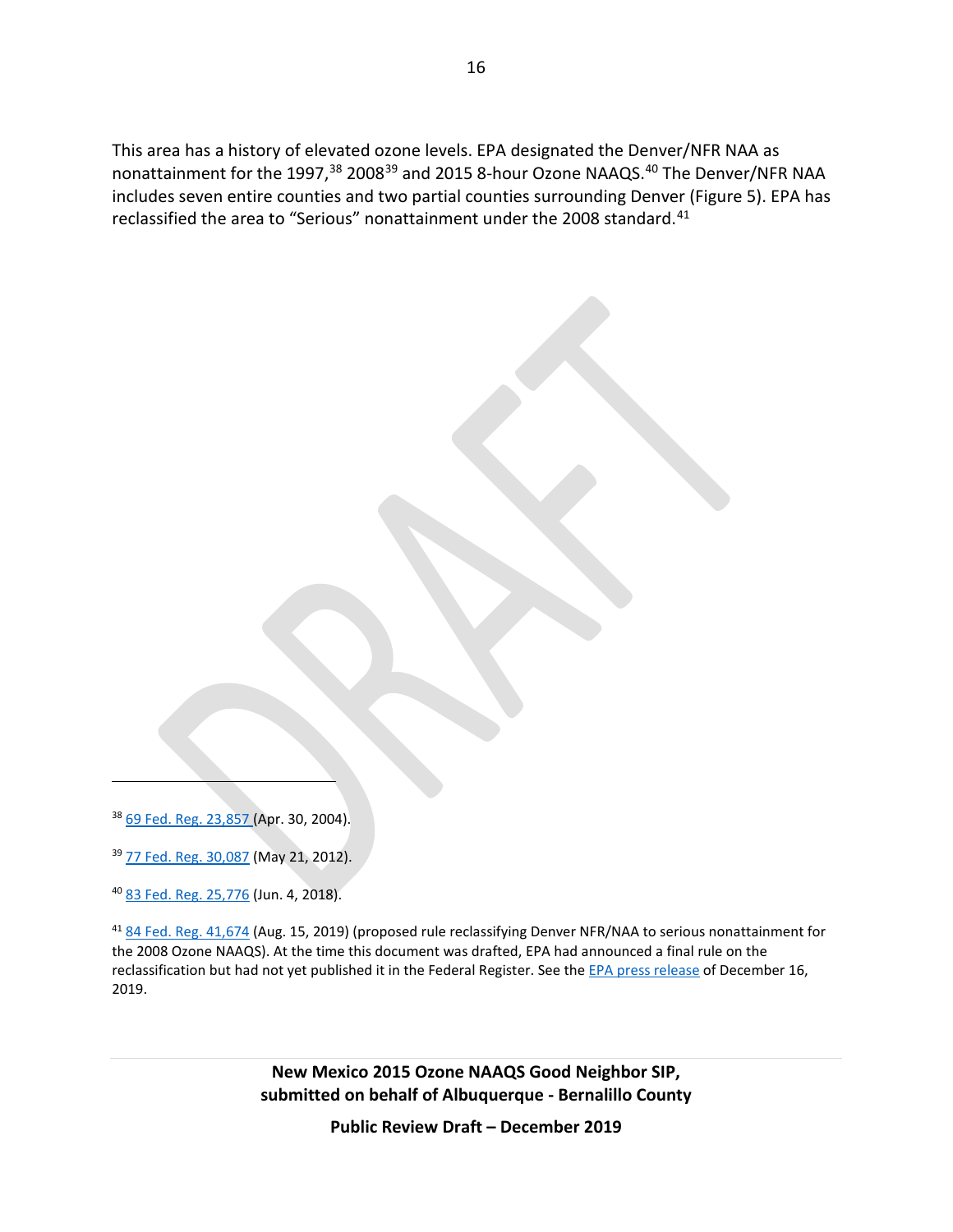

**Figure 5. Map of Colorado with the Denver/NFR NAA highlighted in blue[42](#page-16-0)**

In the process of making the nonattainment designation for the 2015 NAAQS, the State of Colorado provided a five-factor analysis to determine an appropriate boundary for the Denver/NFR recommended nonattainment area. [43](#page-16-1) This analysis concluded that unique topography and meteorological conditions in and around Denver, tend to "magnify and constrain the influence of local emissions on air quality" resulting in elevated ozone levels.<sup>[44](#page-16-2)</sup> Emissions within the air basin tend to recirculate within the area, making them a significant cause of ozone formation. EPA agreed with Colorado's conclusions in the agency's Technical

<span id="page-16-2"></span><sup>44</sup> [Colorado TSD,](https://www.epa.gov/ozone-designations/ozone-designations-2015-standards-colorado-state-recommendations-and-epa-response) pp. 33-44.

 $\overline{a}$ 

**New Mexico 2015 Ozone NAAQS Good Neighbor SIP, submitted on behalf of Albuquerque - Bernalillo County**

<span id="page-16-0"></span><sup>42</sup> Map from EPA's [AirData](https://www.epa.gov/outdoor-air-quality-data/interactive-map-air-quality-monitors) Air Quality Monitors application.

<span id="page-16-1"></span><sup>43</sup> Colorado Department of Public Health and Environment, State of Colorado Technical Support Document for Recommended 8-Hour Ozone Designation, Adopted by Colorado Air Quality Control Commission September 15, 2016 ("Colorado TSD"). Available at [EPA web site](https://www.epa.gov/ozone-designations/ozone-designations-2015-standards-colorado-state-recommendations-and-epa-response) for 2015 Ozone NAAQS designation documents.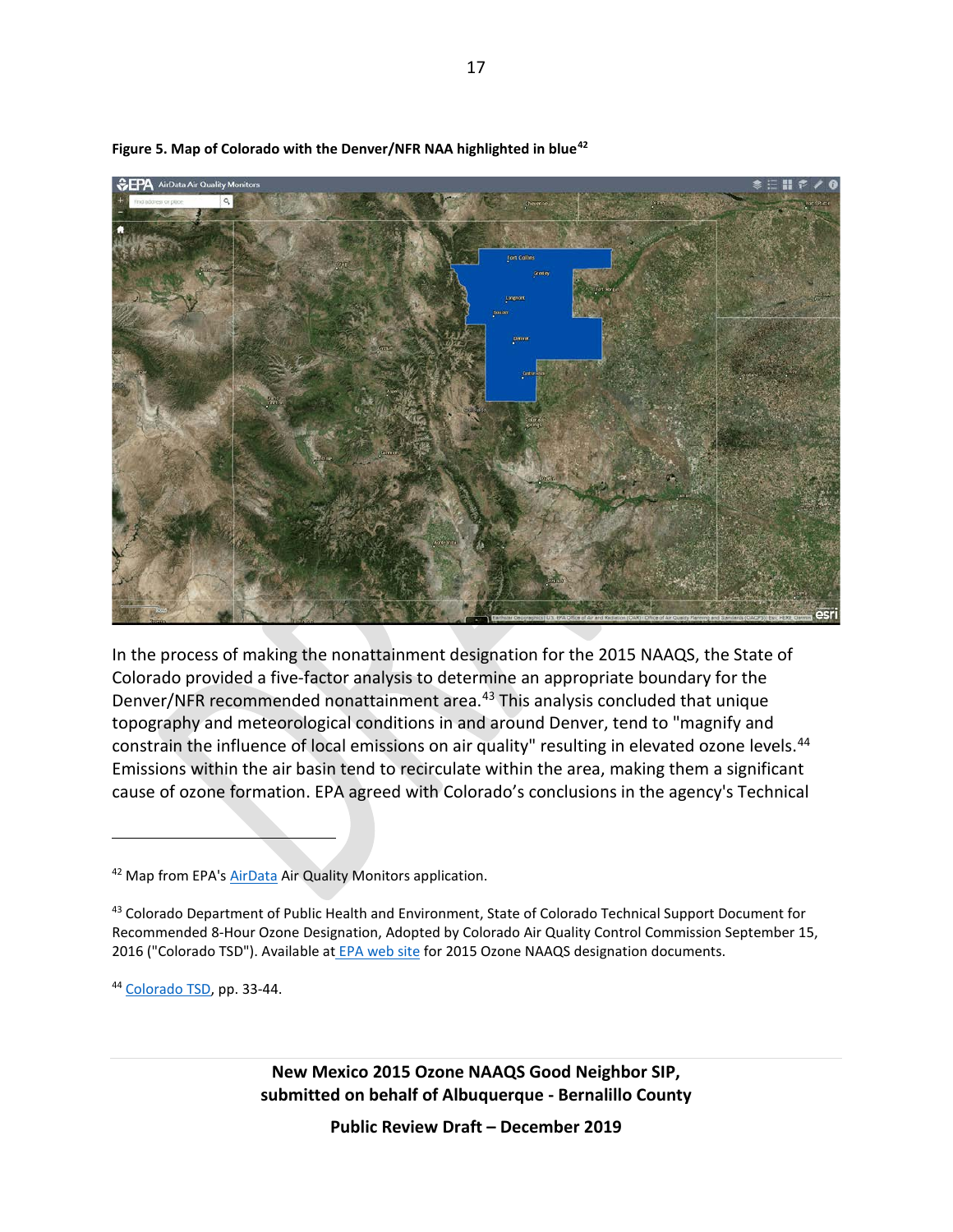Support Document for designating the Denver/NFR area nonattainment for the 2015 Ozone NAAQS without expanding the existing boundary.<sup>[45](#page-17-0)</sup>

Both EPA and Colorado agreed that the topography, comprised of mountains and ridges in the Denver/Front Range region, serve as a bowl that traps local  $NO<sub>X</sub>$  and VOC emissions during the May through September ozone season. <sup>[46](#page-17-1)</sup> These topographical features include the Rocky Mountains to the west, the Cheyenne Ridge to the north, and the Palmer Divide to the south, walling off the Denver/NFR NAA on three sides. During warm weather months, these three barriers constrain airflow in a way that effectively creates an invisible, fourth wall to the east. These four walls trap local  $NO<sub>X</sub>$  and VOC emissions during the ozone season. Because of this topography, emissions from within the Denver/NFR NAA are the primary driver of ozone formation. EPA and Colorado based this assessment on measurements of prevailing airflow patterns and on modeling of airflow patterns around monitors violating the 2015 Ozone NAAQS.

EPA performed HYSPLIT back trajectory modeling of airflow patterns at four monitoring sites on all days with an exceedance of the  $O_3$  NAAQS. Colorado further focused their modeling on the four highest exceedance days and combined the results of their frequency analysis. The results found fewer than 5 trajectory hours outside of the Denver/NFR NAA boundary during these periods of elevated ozone levels.<sup>[47](#page-17-2)</sup> The HYSPLIT modeling did not address interstate transport so it does not preclude interstate transport as a significantly contributing factor to nonattainment. It does, however, suggest that interstate transport may be a less significant factor.

In describing the meteorological effects responsible for this, Colorado and EPA identified four circulation patterns that affect ozone levels within the Denver/NFR NAA as:<sup>[48](#page-17-3)</sup>

 $\overline{a}$ 

<span id="page-17-3"></span><sup>48</sup> Colorado TSD, pp. 34-35; EPA TSD, p. 28.

**New Mexico 2015 Ozone NAAQS Good Neighbor SIP, submitted on behalf of Albuquerque - Bernalillo County**

<span id="page-17-0"></span><sup>&</sup>lt;sup>45</sup> EPA, Colorado: Denver Metro/North Front Range Nonattainment Area, Final Designations for the 2015 Ozone National Ambient Air Quality Standards, Technical Support Document, undated ("EPA TSD"). For EPA's final rule designating attainment status of areas under the 2015 Ozone NAAQS see 83 Fed. Reg. 25,776 (June 4, 2018). [EPA's](https://www.regulations.gov/document?D=EPA-HQ-OAR-2017-0548-0408)  [technical support document](https://www.regulations.gov/document?D=EPA-HQ-OAR-2017-0548-0408) assessing Colorado's attainment designation status is available from EPA's rulemaking docket for the designation process, docket number EPA-HQ-OAR-2017-0548-0408. Other documents related to the designation process are available by searching the foregoing [docket number at regulations.gov.](https://www.regulations.gov/docket?D=EPA-HQ-OAR-2017-0548)

<span id="page-17-1"></span><sup>46</sup> Colorado TSD, pp. 33-48; EPA TSD, pp. 22-34.

<span id="page-17-2"></span><sup>47</sup> Colorado TSD, pp. 35-44; EPA TSD, pp.22-32. The HYSPLIT modeling showed where air parcels within the Denver/NFR NAA came from, by tracing their backward trajectories to a point of origin.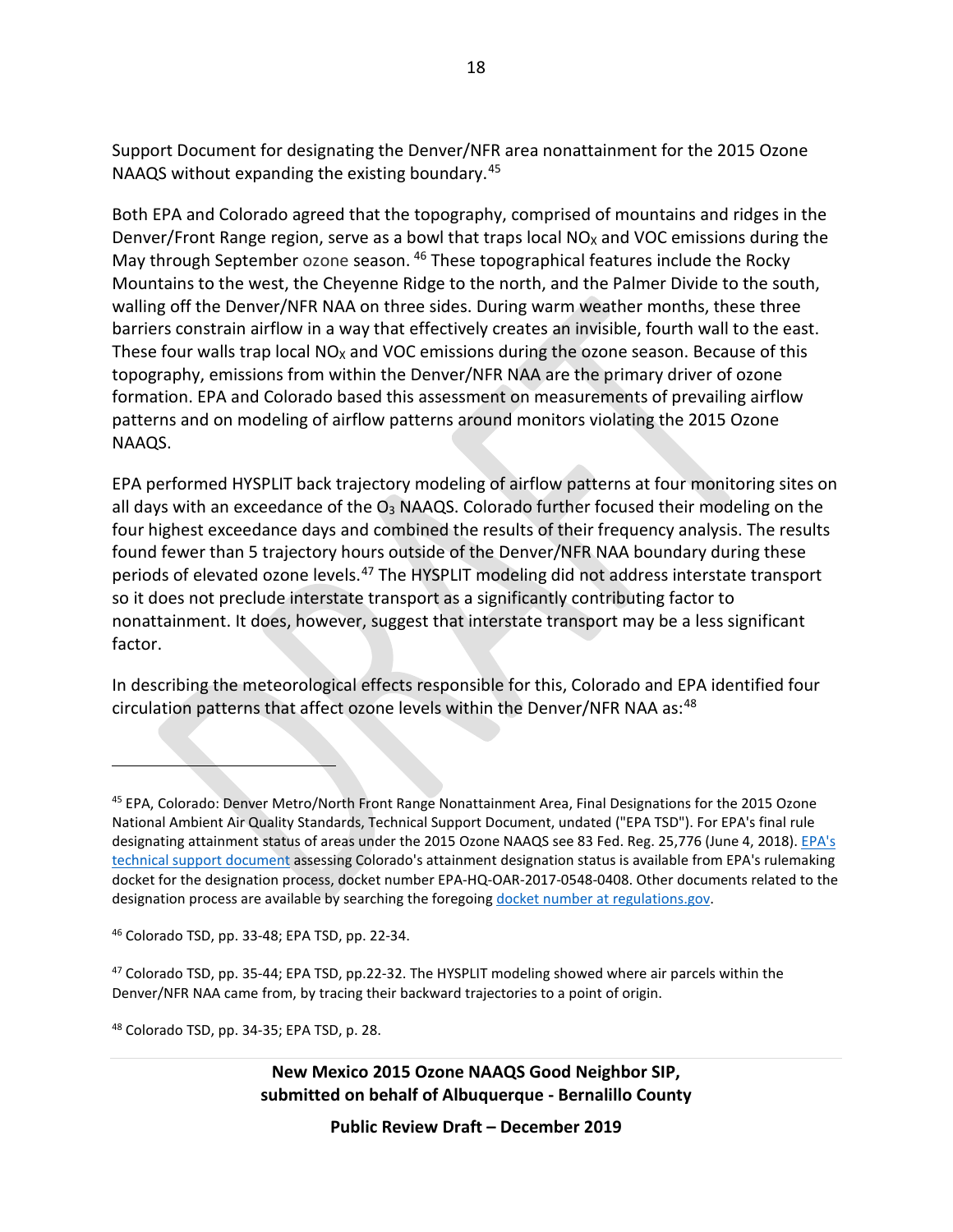- nighttime and early-morning down-valley drainage flow;
- thermally-driven upslope flow;
- mountain-plains solenoid circulation; and
- the "Denver Cyclone."

These air circulation patterns and the surface topography of the NAA trap emissions and produce ozone within the air basin. These patterns compound the problem as prior day emissions recirculate to form ozone that is carried west up the slopes of the Rocky Mountains during the day, returning the polluted air to surface as lofted air recirculates to the east as temperatures subside in the evening and nighttime hours. The "Denver Cyclone" is a separate meteorological phenomena that independently creates a circulation pattern that impacts localized pollution transport due to mesoscale winds.

Thus, EPA's and Colorado's assessments demonstrate that topography and related wind patterns in the Denver/NFR NAA cause local emissions to build up in the area, resulting in significant locally driven ozone formation due to physical conditions within the NAA boundaries. Although the Colorado and EPA assessments did not assess interstate transport of ozone and its precursors, the assessments do provide further evidence of the significance of local conditions in Colorado driving ozone formation within the NAA.

### *Air Quality Monitoring Data and Design Values*

To further understand the significance and potential impact of New Mexico emissions on the two Colorado receptors, this certification examines trends in monitored ozone concentrations within the Denver/NFR NAA. Doing so provides additional context for assessing the ozone Good Neighbor modeling performed by EPA.

Figure 6A shows DV trends at the 14 receptor sites in the Denver/NFR NAA, dating back to the 2005-2007 period, and comparing them to the 70 ppb level of the 2015 Ozone NAAQS. Although EPA has designated the area as nonattainment for the 2015 Ozone NAAQS, only two of the 14 receptors (the Rocky Flats-N and Weld County Tower sites examined in this SIP certification were linked to New Mexico in EPA's 2023 modeling for assessing 2015 Ozone NAAQS Good Neighbor considerations.

Figure 6B focuses on these two receptors, subtracting the other 12 to show trends in measured concentrations of ozone on the receptors of interest in this SIP certification. Ozone design values for these receptors show an overall downward trend. The design value at Rocky Flats-N dropped from 86 ppb in 2008 to 78 ppb in 2018. The Weld County Tower design value shows a similar improvement, dropping from 76 ppb in 2013 to 70 ppb in 2016 where it has remained steady through 2018.

> **New Mexico 2015 Ozone NAAQS Good Neighbor SIP, submitted on behalf of Albuquerque - Bernalillo County**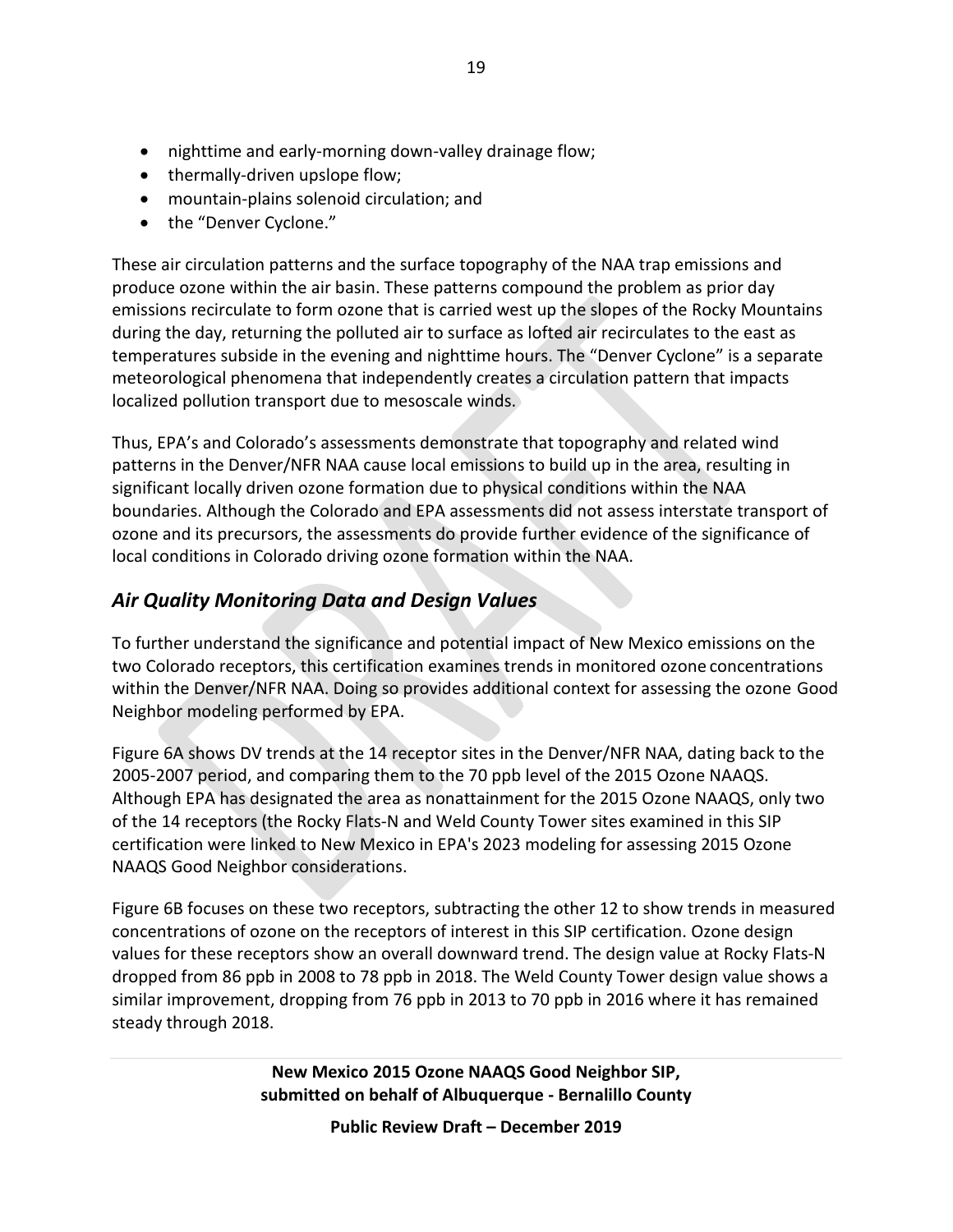

**Figure 6A. Ozone DV trends at Denver Metro/NFR NAA monitoring sites[49](#page-19-0)**

 $\overline{a}$ 

<span id="page-19-0"></span><sup>49</sup> EPA Air Quality System, availabl[e online from EPA.](https://aqs.epa.gov/aqsweb/documents/data_mart_welcome.html)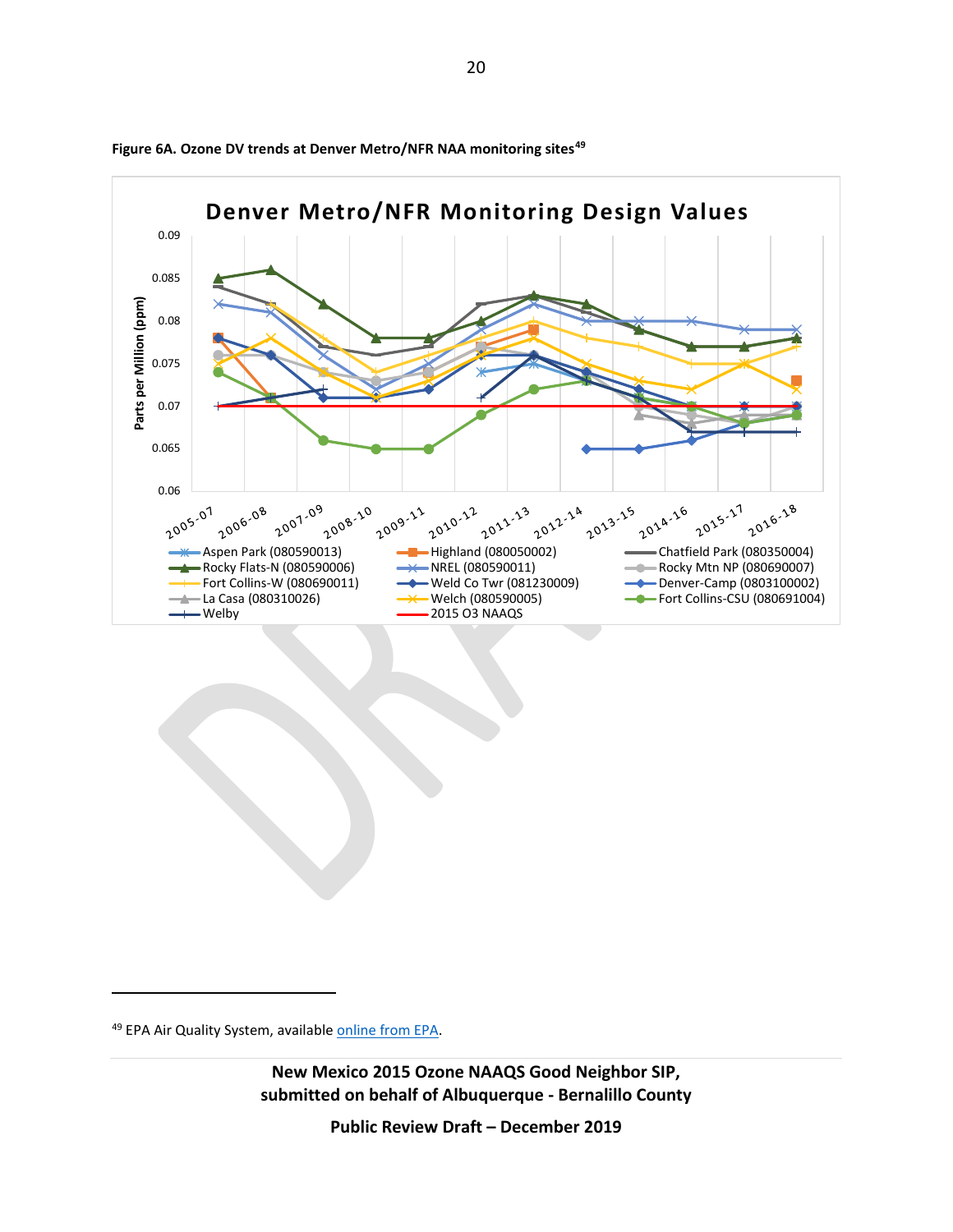

**Figure 6B. Ozone DV trends at receptors of concern, Rocky Flats-N and Weld Co. Tower[50](#page-20-0)**

The Rocky Flats-N receptor shows a stable to improving trend over the last ten years. not only in overall design values but in frequency of NAAQS exceedances, as illustrated in Figure 7. In 2012, this receptor measured a peak of forty-nine days with a recorded NAAQS exceedance, along with a fourth highest maximum 8-hour ozone average of 84 ppb.<sup>[51](#page-20-1)</sup> By 2017, the number of days with an exceedance fell to 18, with a fourth maximum 8-hour ozone average of 75 ppb. In 2018 the receptor recorded an uptick in concentrations with the number of exceedance days increasing to 33 and the fourth maximum 8-hour ozone average increasing to 81 ppb. This resulted in the slight increase in the DV at the receptor from 77 ppb in 2017 to 78 ppb in 2018 (shown in Figure 6B).

<span id="page-20-0"></span><sup>50</sup> *Id*.

 $\overline{a}$ 

**New Mexico 2015 Ozone NAAQS Good Neighbor SIP, submitted on behalf of Albuquerque - Bernalillo County**

<span id="page-20-1"></span><sup>&</sup>lt;sup>51</sup> Note that the fourth highest maximum 8-hour ozone average is not the same as the design value. The former reflects data for a single year, the latter for an average of annual values over three years. For details on how the ozone design value is calculated from the fourth highest maximum 8-hour ozone average, see the sources cited in footnotes [4](#page-0-4) and [5.](#page-1-5)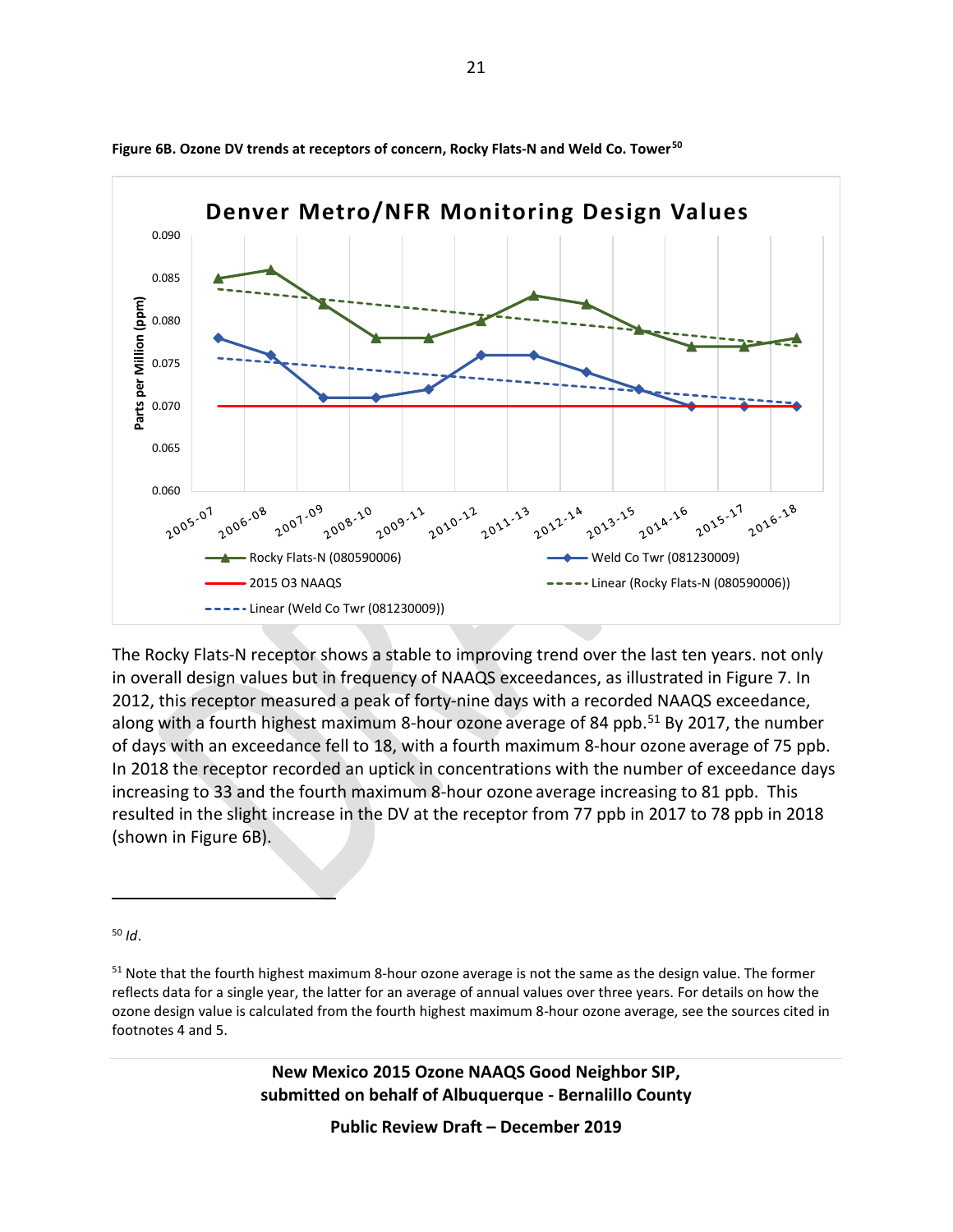

**Figure 7. Recorded ozone exceedances and the annual fourth max 8-hour average at the Rocky Flats-N receptor[52](#page-21-0)**

In Figure 6B the Weld County Tower receptor exhibits a similar ozone concentration pattern to the Rocky Flats-N receptor. Its design values show a downward trend over time, with the receptor meeting the Ozone NAAQS since 2016. In Figure 8, this receptor records fewer exceedance days than the Rocky Flats-N receptor. In 2012, the receptor recorded a peak of seventeen exceedance days and an annual fourth maximum 8-hour average of 80 ppb. By 2018 the number of exceedance days dropped to seven with an annual fourth maximum 8-hour average of 73 ppb. Currently, the Weld County Tower receptor shows attainment of the standard with a design value of 70 ppb using the most recent publicly available data from 2016- 2018.

 $\overline{a}$ 

**New Mexico 2015 Ozone NAAQS Good Neighbor SIP, submitted on behalf of Albuquerque - Bernalillo County**

<span id="page-21-0"></span><sup>52</sup> EPA Air Quality System, availabl[e online from EPA.](https://aqs.epa.gov/aqsweb/documents/data_mart_welcome.html)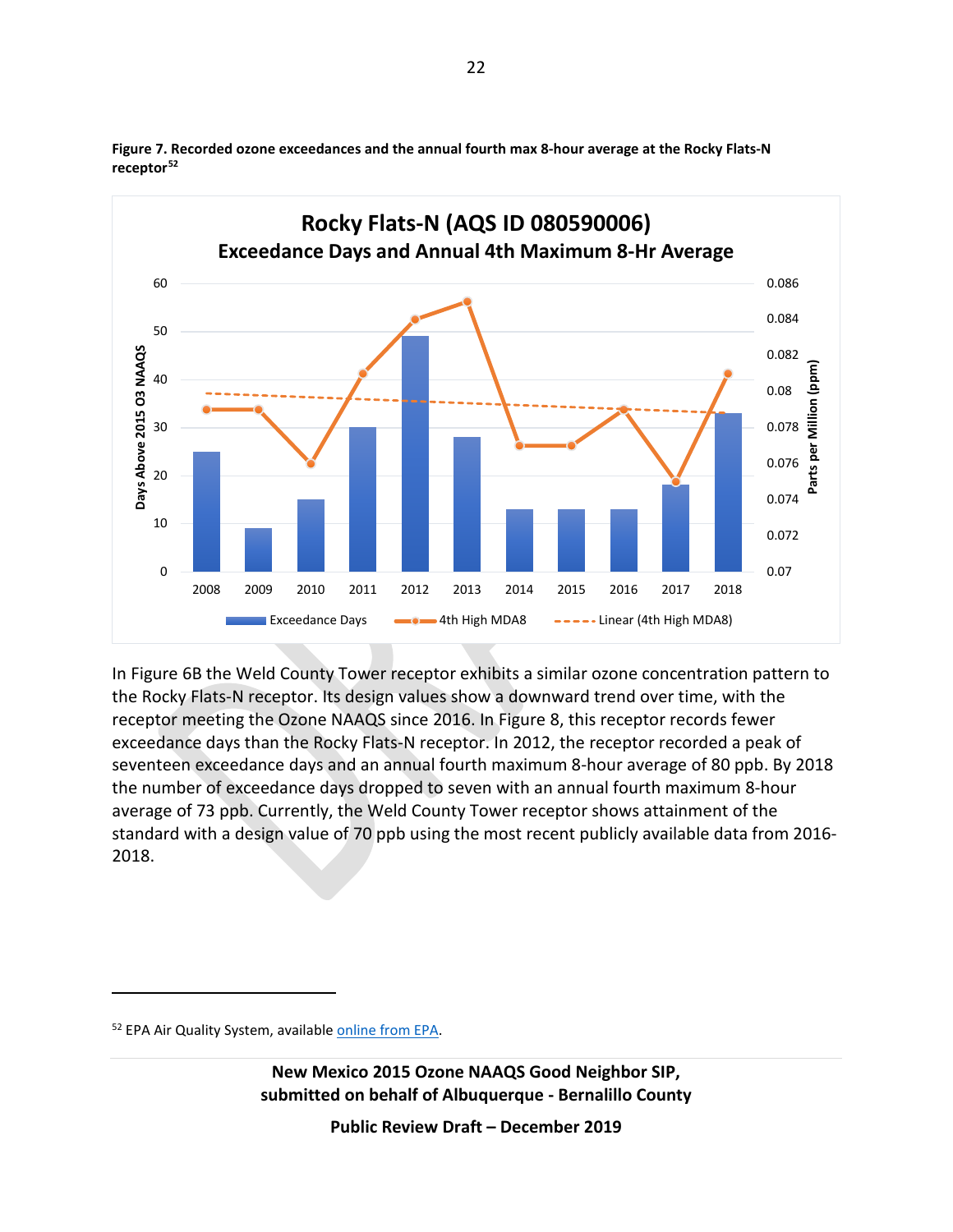

**Figure 8. Recorded ozone exceedances and the annual fourth max 8-hour average at the Weld Co. Tower receptor[53](#page-22-0)**

The above discussed monitor data provide important context for this SIP certification. Not only do local topography and meteorology play a key role in Denver/NFR NAA ozone formation, but the ozone monitor trends are favorable at the two receptors of interest for New Mexico. These favorable trends in monitoring data further support the assessment that New Mexico's small modeled contribution to ozone concentrations in the Denver/NFR NAA does not significantly contribute to nonattainment or interfere with maintenance of the 2015 Ozone NAAQS at the two receptors of concern.

### *Nitrogen Oxides and Volatile Organic Compounds Emissions Trends*

To further understand the potential impact of New Mexico emissions on the two receptors, this certification examines trends in ozone precursor emissions in Colorado and upwind states.

<span id="page-22-0"></span><sup>53</sup> *Id*.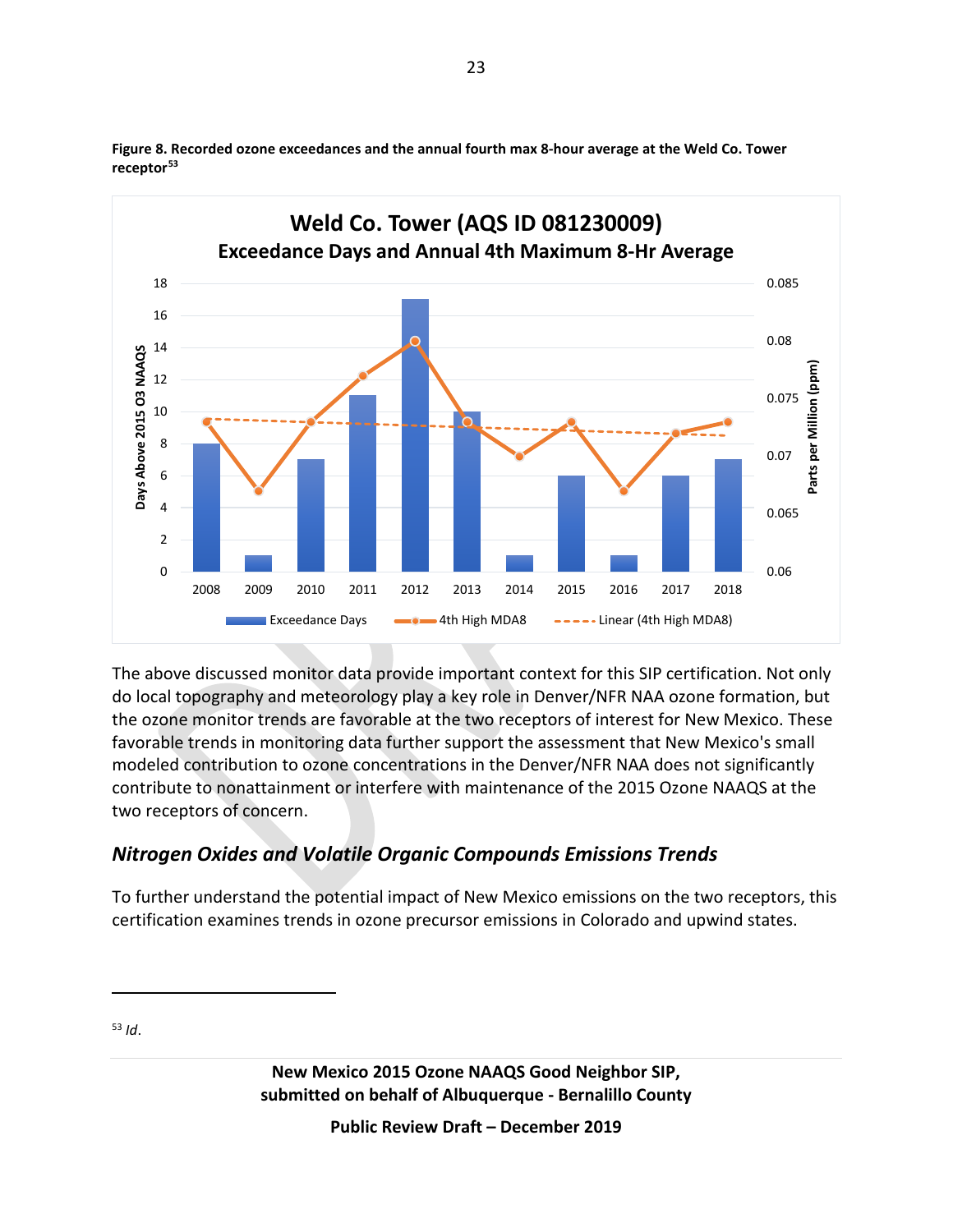These precursor emission trends will help provide additional context for assessing the ozone modeling performed by EPA and the significance of emissions from New Mexico.

Ozone forms from complex chemical reactions of  $NO<sub>x</sub>$  and VOCs in the presence of sunlight. Since ozone formation depends on these chemicals, they are collectively referred to as precursor emissions. Control strategies to reduce ozone pollution generally rely on emission reductions of one or both categories of precursor emissions, depending on specific conditions in the jurisdiction.

In addition to New Mexico, the states of Utah, Wyoming, California and Texas have been linked to the Weld County or Rocky Flats-N receptors, as discussed above (i.e. they are modeled to contribute 1% or more of the 2015 Ozone NAAQS to 2023 modeled ozone concentrations). However, a review of emission trends for those states shows no indication of substantial, consistent increases over time in upwind ozone precursor emissions within these states.

In all of the linked upwind states and Colorado, NOx emissions have declined steadily since 2002, as shown in Figures 9 and 10, below.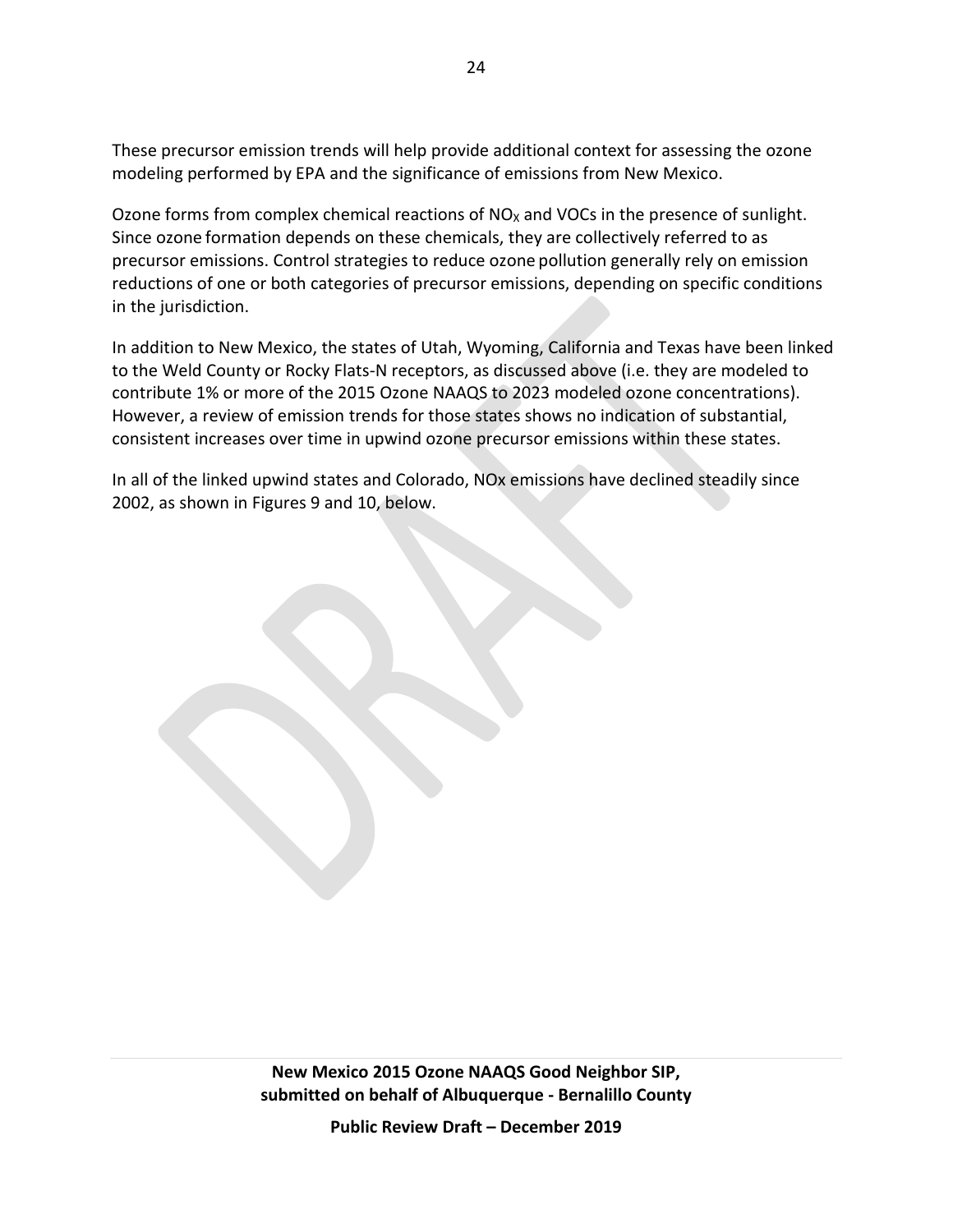

Figure 9. Fifteen-year trend of NO<sub>x</sub> emissions in New Mexico, Colorado, Utah and Wyoming **from all categories (anthropogenic and non-anthropogenic)[54](#page-24-0)**

<span id="page-24-0"></span><sup>54</sup> EPA, National Emissions Inventory, available **online from EPA**.

 $\overline{a}$ 

**New Mexico 2015 Ozone NAAQS Good Neighbor SIP, submitted on behalf of Albuquerque - Bernalillo County**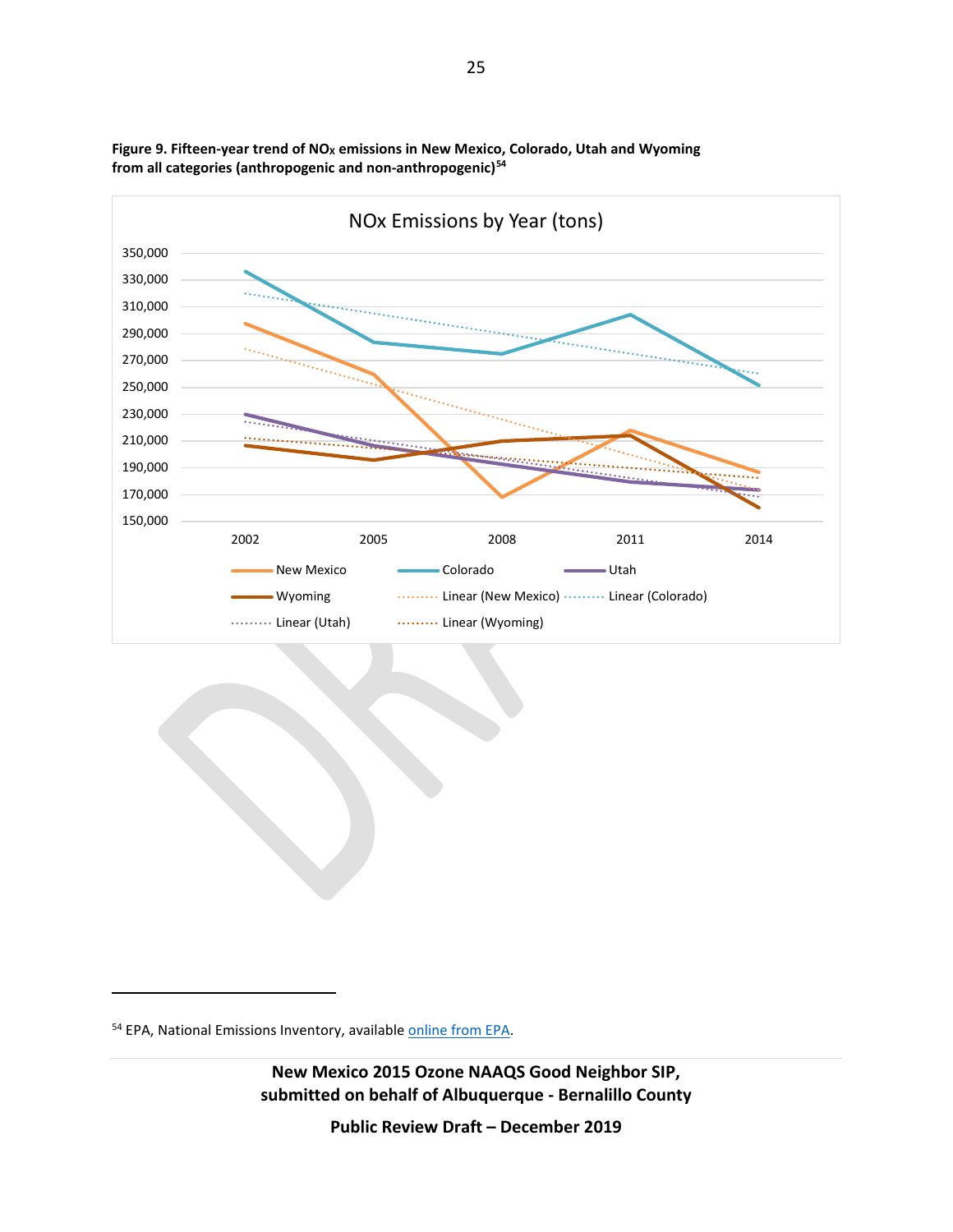

**Figure 10. Fifteen-year trend of NOx emissions in California and Texas from all categories (anthropogenic and non-anthropogenic)[55](#page-25-0)**

VOC emissions in the upwind states and Colorado do not display the same steady downward trend as NOx. VOC emissions since 2002 show variability over time in upwind states and Colorado (Figures 11 and 12). The general trend over time is upward in every state except Colorado but emissions since 2011 declined in every state except California.

 $\overline{a}$ 

<span id="page-25-0"></span><sup>55</sup> *Id*. For clarity of presentation, emissions from California and Texas are presented separately from those of other states.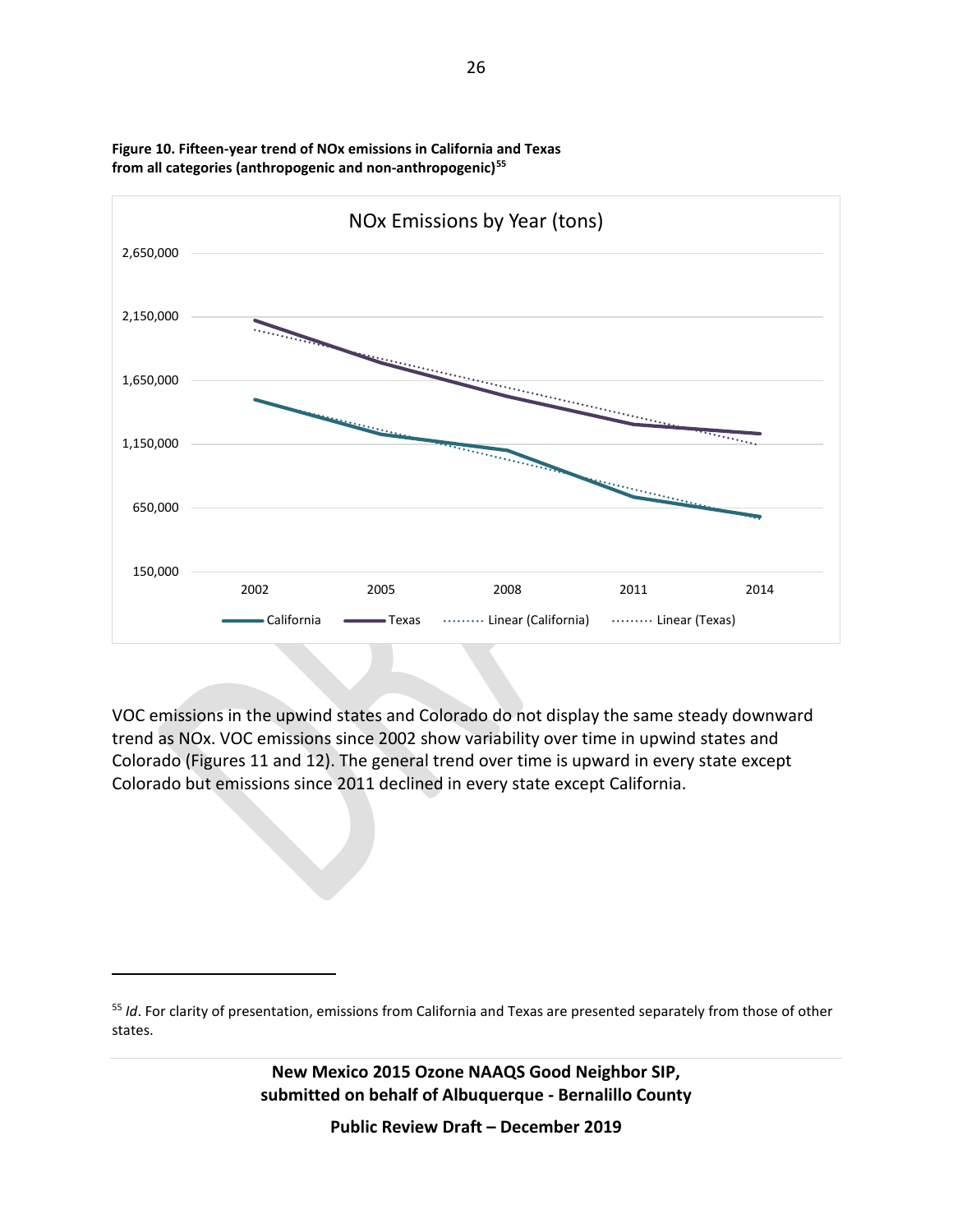

**Figure 11. Fifteen-year trend of VOC emissions in New Mexico, Colorado, Utah and Wyoming from all categories (anthropogenic and non-anthropogenic)[56](#page-26-0)**

<span id="page-26-0"></span><sup>56</sup> *Id*.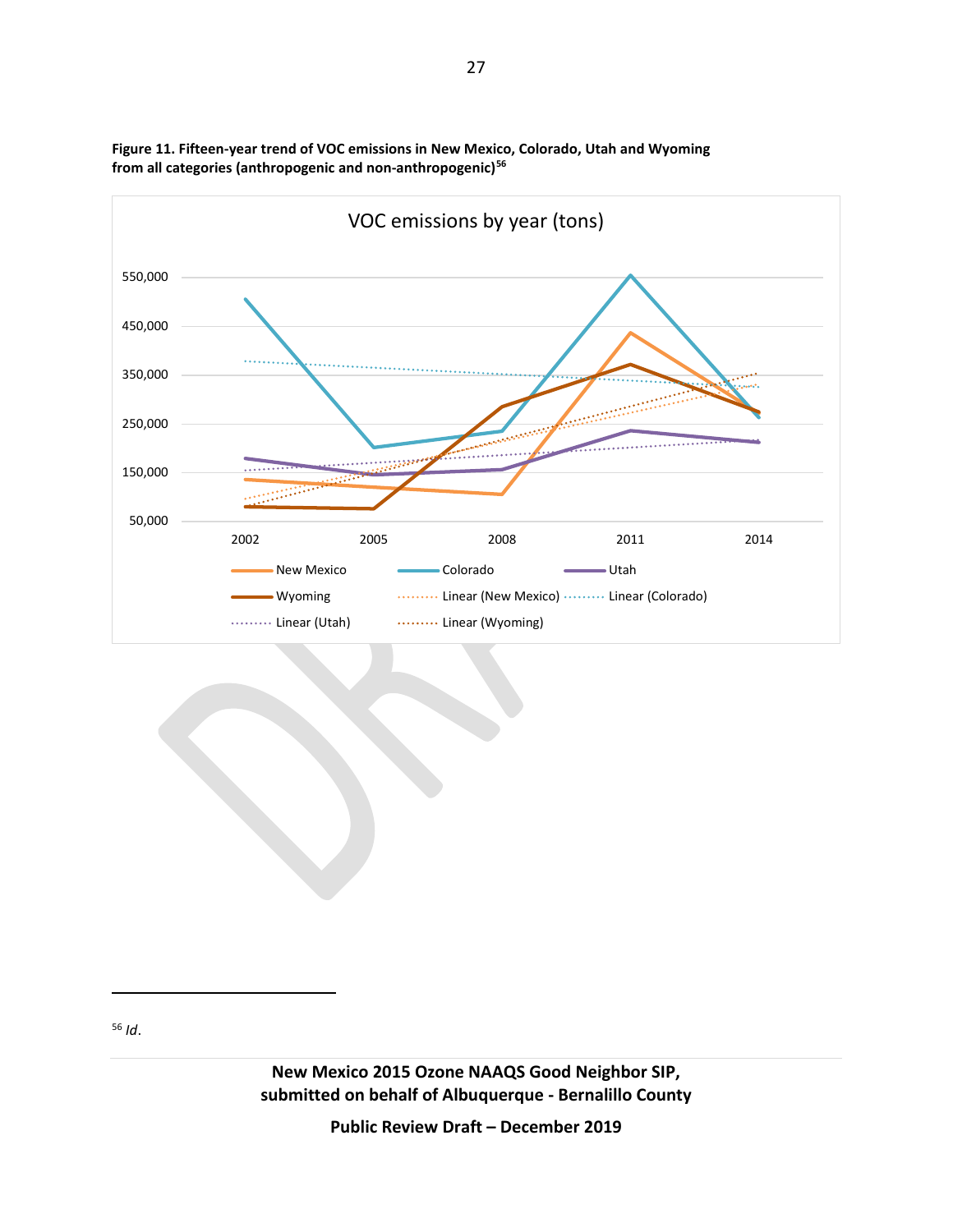

**Figure 12. Fifteen-year trend of VOC emissions in California and Texas from all categories (anthropogenic and non-anthropogenic)[57](#page-27-0)**

On balance, the downward trend in NOx and the somewhat upward trend in VOCs in linked upwind states and Colorado are not sufficient cause for concern when viewed in light of all the evidence examined in this Good Neighbor SIP certification. A significant upward trend in both NOX and VOCs over time is not in evidence. Thus, on balance, emissions data do not support an assessment that New Mexico contributes significantly to nonattainment or interferes with maintenance at the two downwind receptors in the Denver/NRF NAA.

# **V: Conclusion**

This Good Neighbor SIP demonstrates that New Mexico's emissions do not contribute significantly to nonattainment or interfere with maintenance at the two Colorado receptors examined above. New Mexico's modeled 2023 contribution for these locations is projected to be at or slightly above 1% of the 2015 Ozone NAAQS. However, the contributions of Colorado

<span id="page-27-0"></span><sup>57</sup> *Id*.

 $\overline{a}$ 

**New Mexico 2015 Ozone NAAQS Good Neighbor SIP, submitted on behalf of Albuquerque - Bernalillo County**